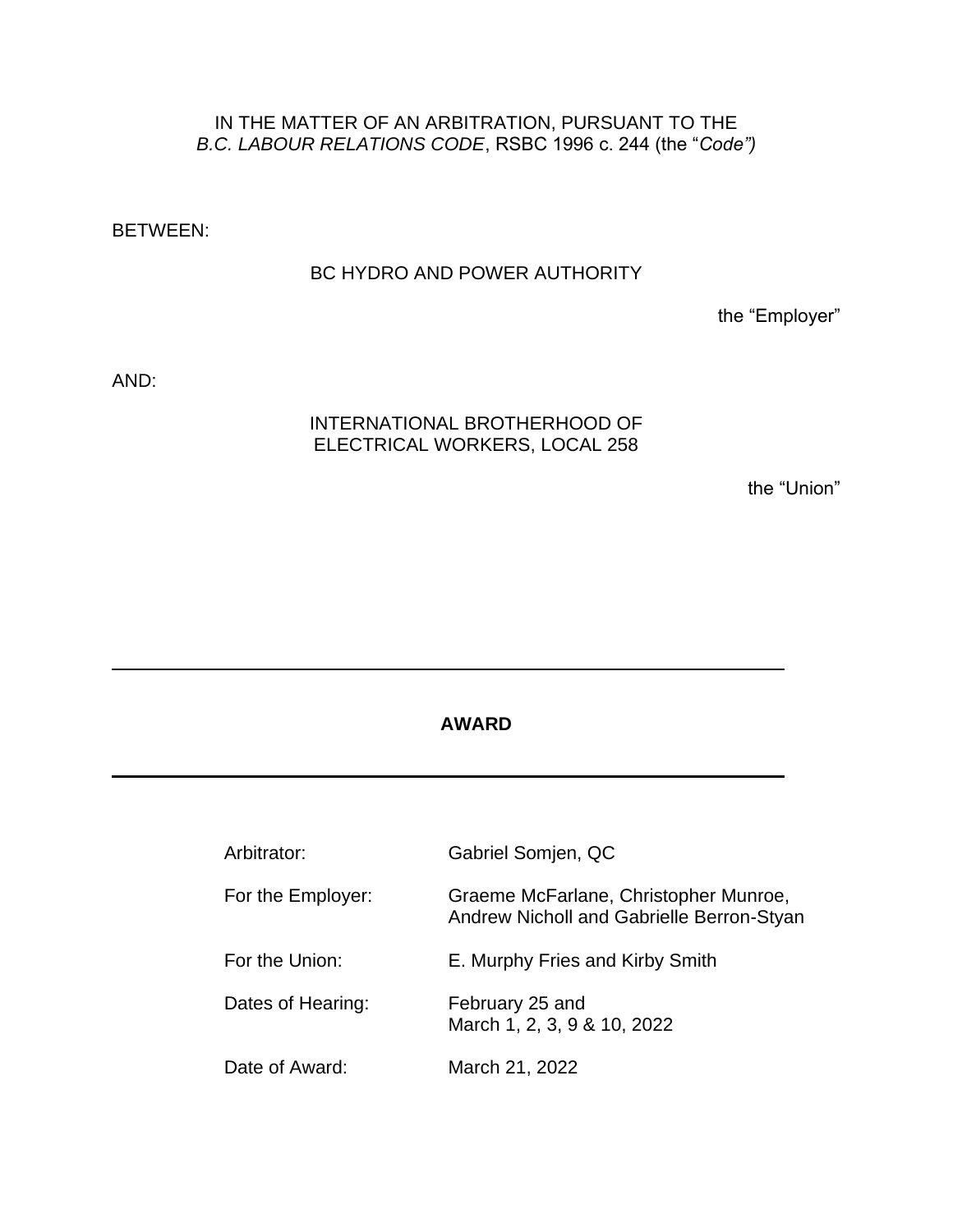1. This case arises from the introduction of a COVID-19 mandatory vaccination policy (the "Policy") in October 2021 by BC Hydro and Power Authority ["BC Hydro" or "the employer"]. BC Hydro has approximately 6,600 employees. About one third of them are represented by the IBEW, Local 258 [the "union"]. As of February 2022, there were 1,744 active employees in the IBEW bargaining unit. This decision relates to that group of employees only, although the Policy applies to all BC Hydro employees.

2. The parties presented an extensive Agreed Statement of Facts which was very helpful in expediting this hearing and writing this award. Where appropriate, I will quote from the Agreed Statement of Facts. In addition, I heard from 3 witnesses, Kirsten Peck, Senior Vice President Safety and Chief Compliance Officer, Lanny Sawchuk, Director, Line Field Operations and Jennifer Cooper-Stephenson, Manager Employee Relations.

3. BC Hydro is a Crown Corporation established by statute. Its key mandate is to generate, transmit, and distribute power throughout the province. It is the primary electricity supplier in the province. Both parties agree that it is an essential service. It is subject to regulatory requirements including:

- (a) the *Workers Compensation Act* and regulations;
- (b) the provincial *Water Sustainability Act*;
- (c) the federal *Fisheries Act* and regulations;
- (d) the Mandatory Reliability Standards established by the BC Utilities Commission under the Utilities Commission Act and regulations;
- (e) requirements under certain treaties like the Columbia River Treaty; and
- (f) agreements with First Nations.

4. This case is very important to both parties. From the employer's point of view, the Policy is about maintaining a safe workplace for its employees as well as protecting the safety of customers, contractors and other persons with whom BC Hydro employees come into contact. For the union, and particularly the 44 IBEW members who have not been vaccinated pursuant to the Policy, it involves not only health and safety issues but the livelihood of those employees.

5. The collective agreement between these parties does not include any provisions about vaccinations. Prior to introduction of the Policy, the employer did not require bargaining unit employees to obtain any kind of vaccination.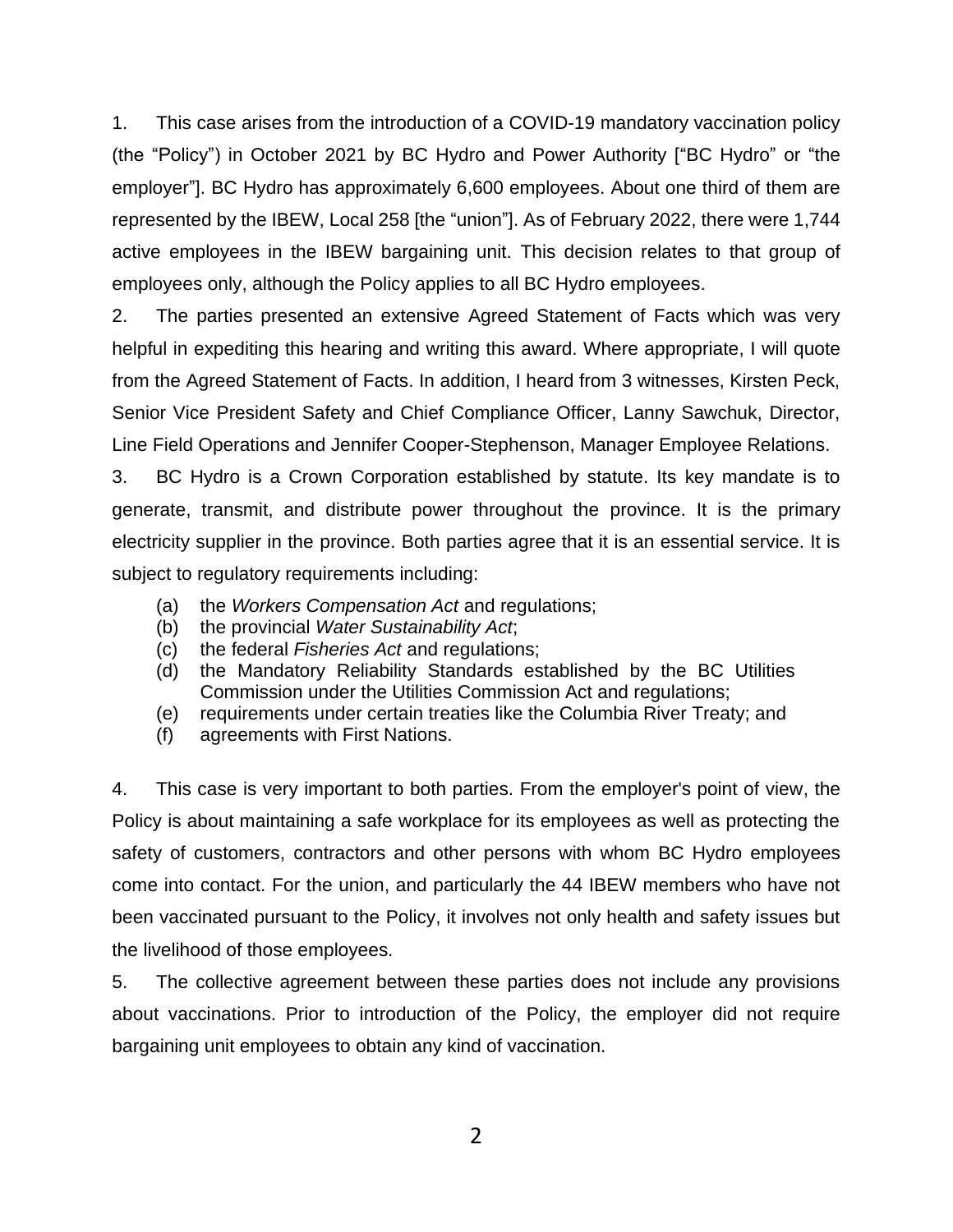6. The work of IBEW employees at BC Hydro is set out below:

11. Employees in the bargaining unit represented by the Union ("IBEW Employees") perform critical work necessary to deliver electricity to British Columbia.

12. Most of the IBEW Employees are ticketed Red Seal Trades and are employed in the classifications of: Power Line Technicians ("PLT"), Electricians, Mechanics, Vehicle tradespersons, and Communications Protection and Control Technologists ("CPC Technologist") engaged in the following types of work:

- (a) installing, operating, maintaining and upgrading generating facilities, electrical substations, and control rooms;
- (b) installing, operating, maintaining and upgrading transmission and distribution lines, underground cables, electrical meters, telecommunications systems and similar equipment; and
- (c) providing vehicle and materials support services to field employee groups.

13. Approximately 100 IBEW employees are also employed as General Tradespersons.

14. As well, approximately 140 IBEW Employees are employed as Field Storekeepers.

15. Approximately 50 IBEW employees are employed in the classification of Trades Training Instructors. They provide classroom-based and field-based electrical safety training.

16. Some IBEW employees are employed as Safety Advocates respond to on-thespot safety requests for rule and procedural clarification.

17. The vast majority of IBEW Employees cannot work from home.

18. IBEW Employees work in all areas of the province in six primary departments: (1) Line Field Operations, (2) Stations Field Operations, (3) Construction Services, (4) Supply Chain & Procurement, (5) Learning & Development, and (6) Transmission & Distribution System Operations.

7. A significant number of the IBEW members perform work "in the field". Some of them work in an indoor closed environment. For example, there are the transmission and distribution system operators who staff the two control rooms that are the nerve centres for the entire BC Hydro operation.

8. Even the workers in the IBEW bargaining unit who generally work outside will sometimes work with two or more in a crew and sometimes in a "bucket", or in conjunction with contractors. In some circumstances, IBEW members work in remote places where they live in residential camps sharing accommodation and meals and recreate together in proximity [for example, Bridge River and Mica].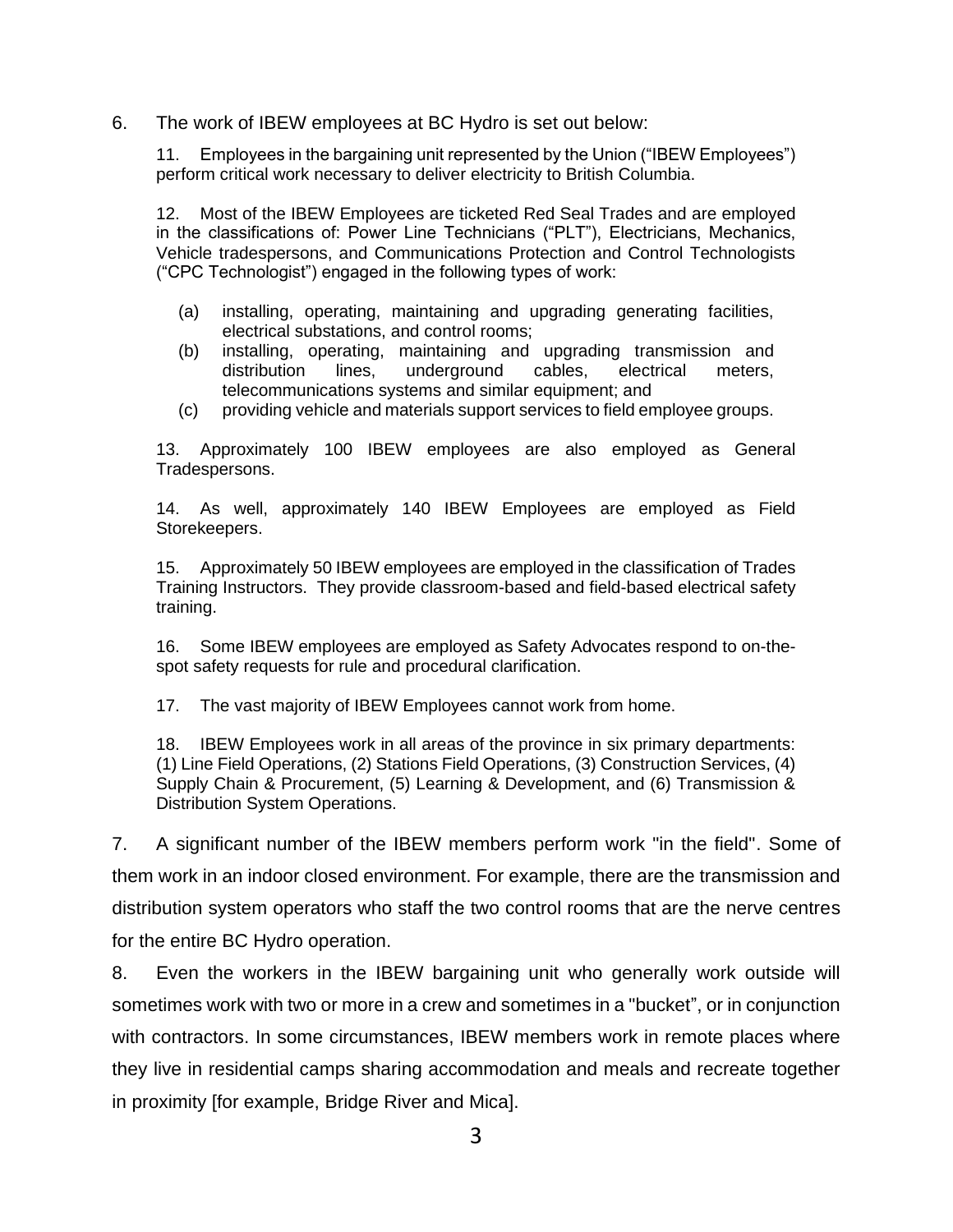9. BC Hydro has many safety protocols and practices in place because of the nature

of its business and the work of its employees.

59. The work done by IBEW Employees involves many potential hazards. 60. BC Hydro has developed safe work procedures to minimize the risks posed by these hazards.

61. BC Hydro developed these procedures in accordance with the Safety Practice Regulations (SPR) and to be compliant with WorkSafeBC's Occupational Health and Safety Regulations, which further define the legal expectations for the identification and control of occupational health and safety risks.

62. Many work procedures require "minimum crew complements". Some work procedures require IBEW Employees to work in close proximity. For example:

- (a) Two people may have to work together in an elevated "bucket" in order to service a transmission or distribution line; and
- (b) Two or more people may have to work closely underground; and
- © Two or more people may have to work on a piece of equipment in a substation or generating station that requires them to be in close proximity.

63. Some IBEW Employees work alongside contractors and some interact with members of the public.

# **COVID-19**

10. To reduce the risk of illness among its employees, contractors, customers and others with whom BC Hydro's employees come in contact, BC Hydro took several mitigation measures. Some of those are set out in paragraph 72 of the Agreed Statement of Facts:

72. BC Hydro has implemented a variety of health and safety measures throughout the pandemic to reduce the risk of transmission of the COVID-19 virus. These include:

- (a) Closing gyms and shared spaces in offices early in the pandemic;
- (b) Requiring employees to work from home, where possible;
- (c) Dispatching IBEW Employees directly from home to a job site early in the pandemic;
- (d) Supplying and requiring masks when travelling in shared vehicles and when working near others, unless using them presents a safety hazard (see below);
- (e) Requiring physical distancing (generally 2 metres or 6 feet) between workers when possible and where it does not present a safety hazard;
- (f) Implementing a "shelter in place" plan for control room personnel for a period of 7 weeks from March 25 until May 13, 2020, during which time staff lived in RVs on site in two rotations for 10 day periods;
- (g) Encouraging employees to travel individually in separate vehicles to job sites, when possible;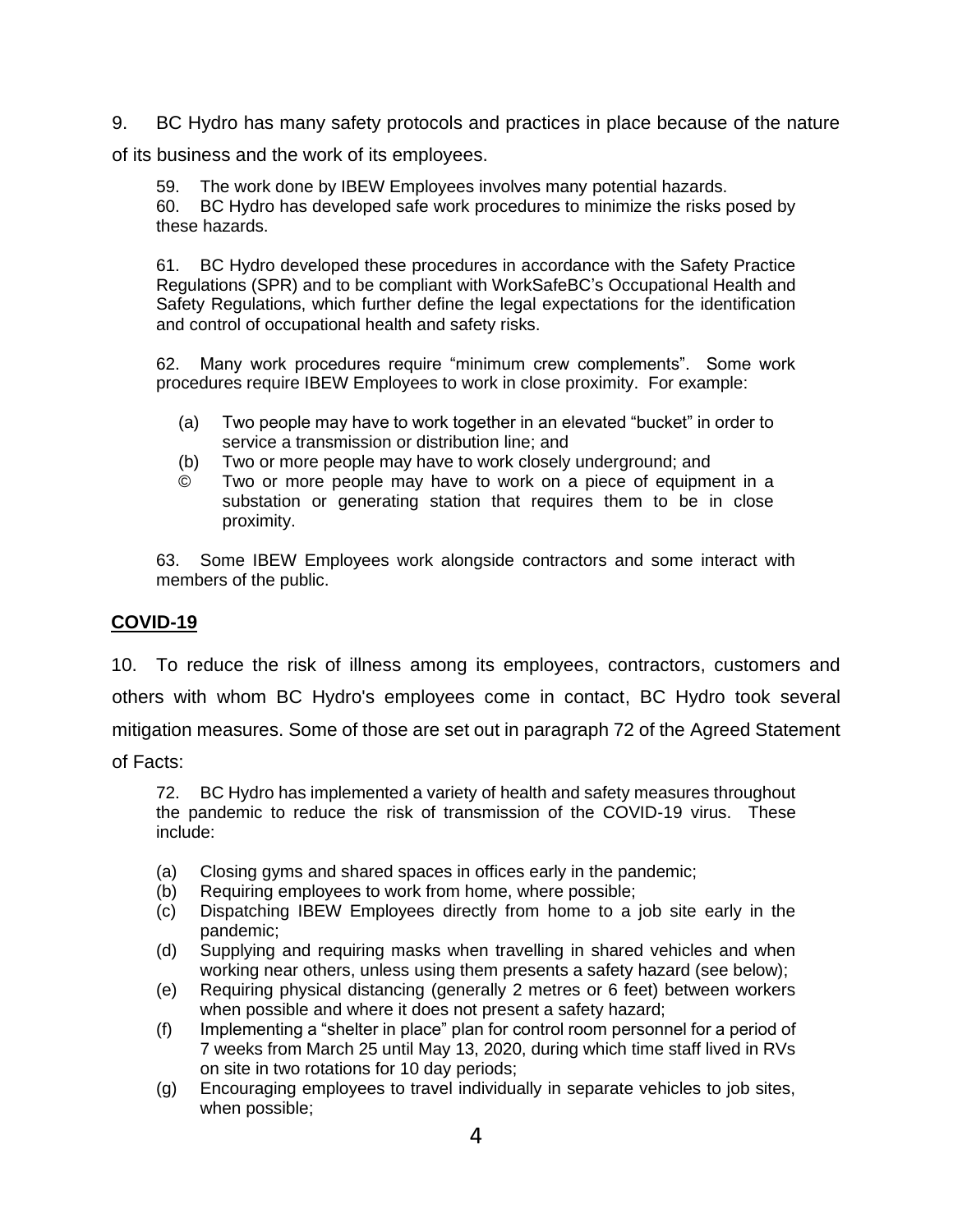- (h) At the start of the pandemic and into 2021 use of "pods" for field work crews;
- (i) Requiring any employee with symptoms or who feels unwell to remain at home;
- (j) Enhanced sanitation practices in both field offices and on work sites, including providing single-use (disposable) cleaning supplies (e.g. disinfectant cleaning wipes)
- (k) Hygiene protocols and provision of hand sanitizers and handwashing stations;
- (l) Wiping down shared tools and equipment, including vehicles, prior to and after each use;
- (m) Deferring capital projects and maintenance to limit the numbers of workers at high density sites, particularly during the start of the pandemic;
- (n) Installing physical barriers and limiting numbers in large elevators that provide access to powerhouses located hundreds of metres below grade;
- (o) Making modifications to HVAC systems to maximize fresh air supply and increase filtration efficiency;
- (p) Building occupancy limits per floor for major buildings;
- (q) Largest buildings being closed to the public, including customers and family members;
- (r) Carrying out crew safety meetings, pre-job tailboards and similar gatherings required for safety and compliance either in outside areas or with some attendees participating by phone or virtually
- (s) Shifting training to virtual where possible and limiting in person training group size;
- (t) Strict limits on discretionary travel of non-front line workers to sites; and
- (u) Modification of break and shift start times in some cases to reduce the number of people in an area.

11. Some of these safety measures were met with concerns by some employees in the

IBEW bargaining unit. For example, the use of "pods" received some criticism because it affected the equitable distribution of overtime. The use of staggered start times also received criticism from some IBEW employees.

12. None of these measures eliminated the COVID-19 virus among BC Hydro employees, although they were somewhat effective.

87. BC Hydro has tracked actual and suspected cases of COVID-19 throughout the pandemic. Where positive cases were reported to BC Hydro, BC Hydro conducted contact tracing to mitigate possible transmission.

88. As of January 18, 2022, BC Hydro has tracked more than 3505 suspected or confirmed cases of COVID-19 in its employee workforce.

97. With respect to IBEW Employees specifically:

- (a) In Year 1 (February 20, 2020 to February 28, 2021), 40 IBEW employees tested positive (of 100 total employees who tested positive).
- (b) For the period March 1, 2021 to October 6, 2021, 38 IBEW employees tested positive (of 116 total employees who tested positive in this period).
- (c) In year 2 (March 1, 2021 to January 18, 2022), 129 IBEW employees tested positive (of 430 total employees who tested positive).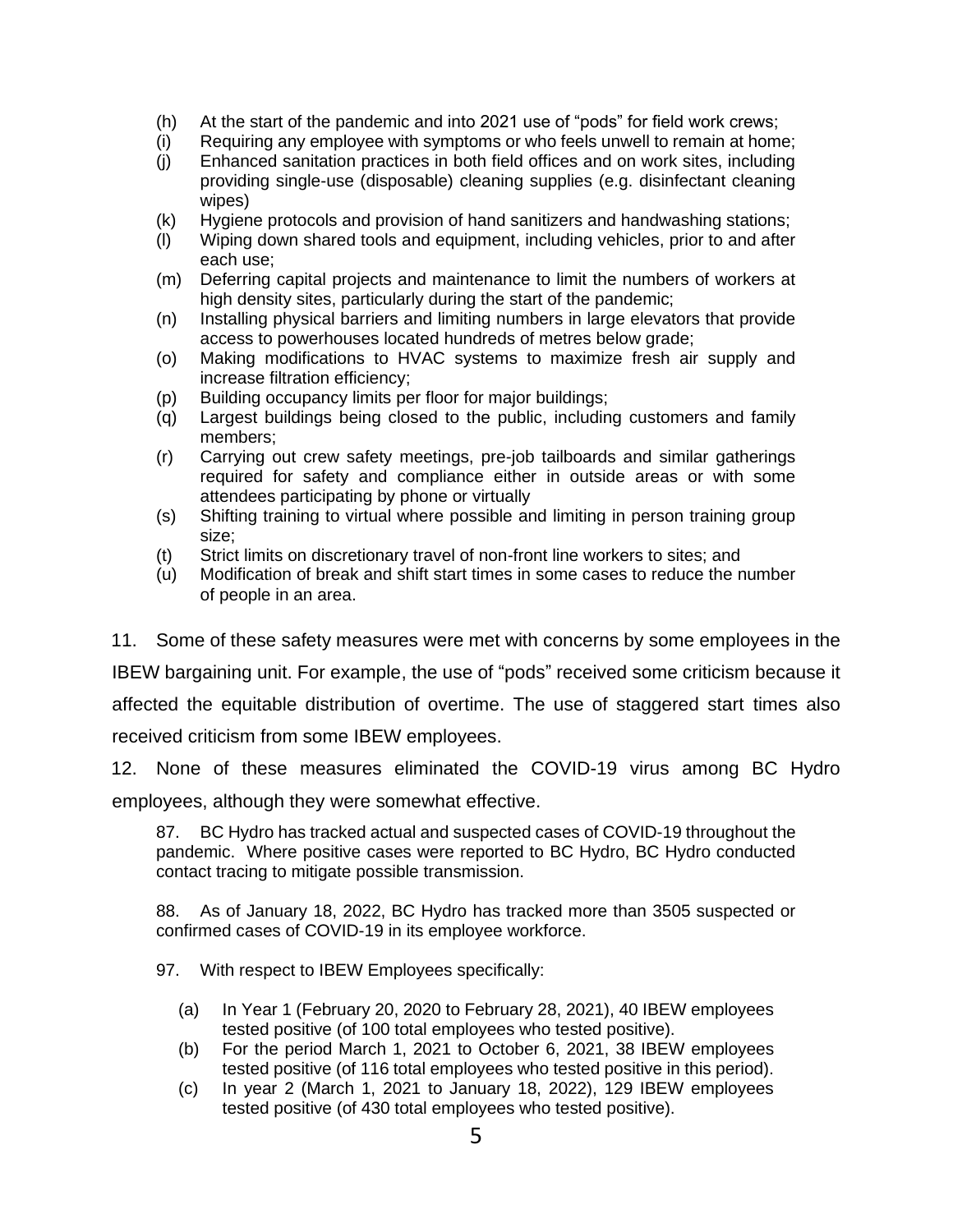(d) Between January 19, 2022 and February 9, 2022, 52 IBEW employees tested positive (of 195 total employees who tested positive).

98. BC Hydro has had three workplace outbreaks of COVID-19 since the start of the pandemic:

- (a) In April 2021, Site C had an outbreak;
- (b) In August 2021, Site C had a major outbreak amongst contractors; and
- (c) In December 2020, there were 24 positive test results for COVID-19 amongst the Surrey Construction Services business group and 11 of these Construction Services employees who worked together went off work due to COVID-19 and received wage loss benefits from WorkSafeBC.

## **COVID-19 Vaccination**

101. Vaccines first became available in British Columbia in mid-December 2020 and were available to all adults during the summer of 2021.

102. Public health officials have repeatedly stated that the COVID-19 vaccines available in Canada are safe and effective.

103. Since December 2020, Dr. Bonnie Henry has been consistent in recommending that every eligible person in British Columbia should be vaccinated and that vaccines are the most effective protection available against COVID-19.

68. According to the Government of Canada, the virus is most frequently transmitted when people are in close contact with others who are infected with the virus (either with or without symptoms) and that most transmission occurs indoors.

13. In March 2020, the Provincial Government declared a state of emergency due to

COVID-19 which had become a pandemic. COVID-19 is known to be commonly spread

through contact with respiratory droplets of an infected person.

14. The BC Centre for Disease Control first recommends getting immunized with a

COVID-19 vaccine to reduce transmission of COVID-19 along with other measures such

as wearing masks, staying at home if you are sick and avoiding crowded areas.

15. Public health orders and protocols have varied since the beginning of the pandemic;

however, since the widescale availability of COVID-19 vaccinations, the Provincial Health

Officer, Dr. Henry, has made recommendations with respect to protection from this illness

including:

105. Dr. Henry has stated the following about vaccination and COVID-19 testing in the Preamble of official Public Health Orders, including the November 12, 2021 Order "Variance of Gatherings and Events & Food and Liquor Services Premises Orders to Suspend Reconsideration re Proof of Vaccination":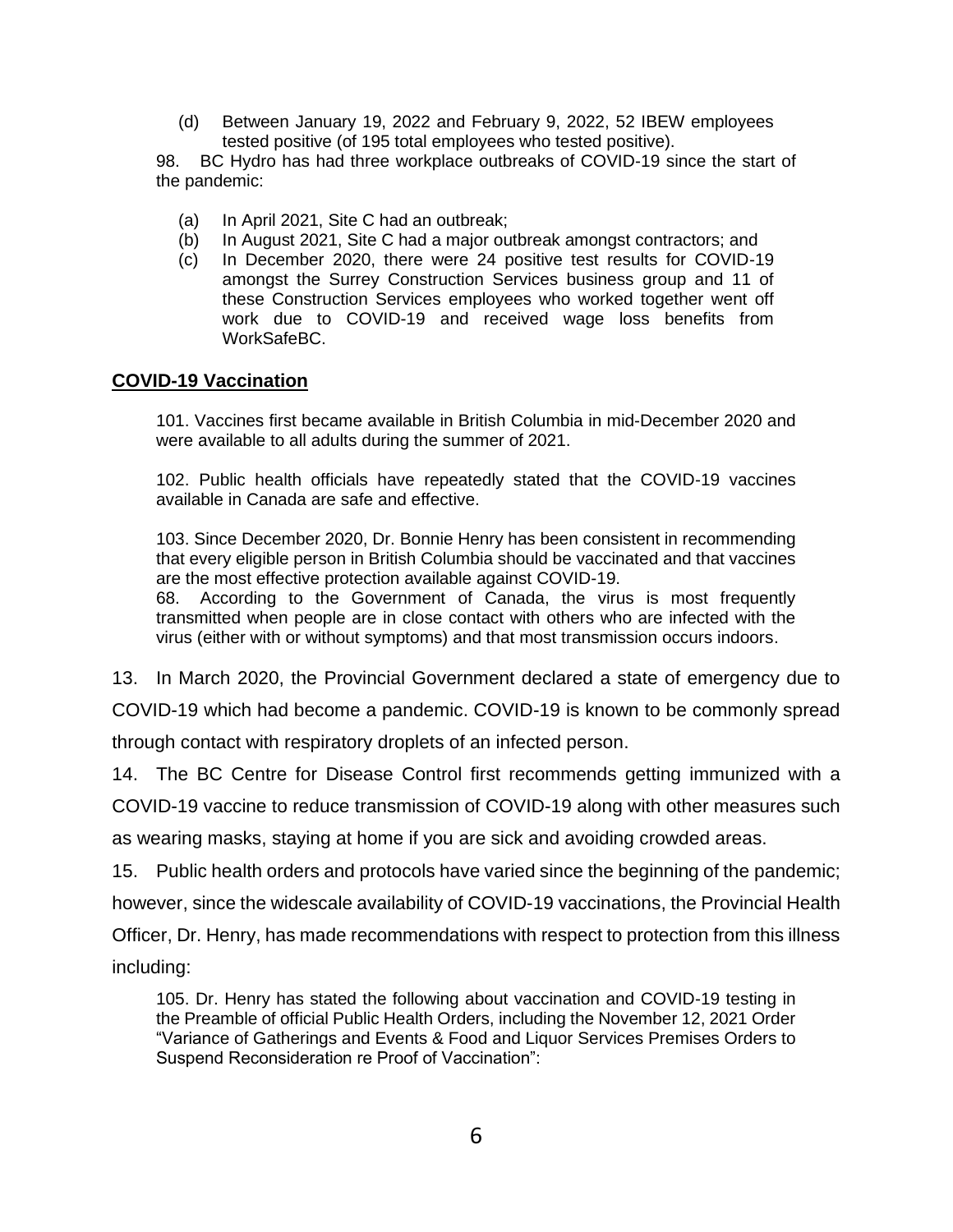C. Vaccination is safe, highly effective, and the single most important preventive measure a person can take to protect themselves, their families, and other persons with whom they come into contact from infection, severe illness and possible death from COVID-19. In particular:

- a. the vaccines available in British Columbia are highly effective, providing strong protection across all eligible age groups against infection and especially against severe illness;
- b. most British Columbians have strong and durable protection from SARS-CoV-2 resulting from the extended interval between dose one and dose two that is being utilized in British Columbia;
- c. a full course of vaccine provides more effective and durable protection against infection and severe illness than natural immunity from prior COVID-19 infection alone, or natural immunity in combination with a single-dose of vaccine; and
- d. a full course of vaccine provides highly effective and durable protection from infection and in particular from severe illness resulting in hospitalization or death from the Delta variant of SARS-CoV-2, with illness being mostly milder in vaccinated people who become infected than in unvaccinated people.

E. Communities with low vaccination rates have experienced rapid spread of SARS-CoV-2, causing serious illness and increases in hospitalizations and intensive care admissions, primarily in unvaccinated people. By contrast, communities with high vaccination rates have seen corresponding lower transmission, and case rates.

O. Routine COVID-19 testing of asymptomatic people is not recommended in BC and PCR testing capacity is reserved for people who may be ill with COVID-19 to promote public health case identification, follow up and control measures. Asymptomatic testing increases the likelihood of generating false positive tests, which can unnecessarily consume public health resources in following up false positive tests. Similarly, rapid testing, which is followed up with confirmatory PCR testing for positive tests, is reserved for specific settings in which additional layers of protection are needed to protect people at higher risk of serious outcomes of COVID-19, such as in long-term care and assisted living facilities, or in remote communities where obtaining results of PCR testing may be delayed.

123. Recent data shows that vaccinated individuals who contract COVID-19 are significantly less likely to require hospitalization for serious illness than unvaccinated individuals and have shorter required self-isolation periods.

124. In a press conference on January 14, 2022, the Provincial Health Officer stated that unvaccinated people are:

- (a) 12 times more likely to require hospitalization due to COVID-19 compared to people who are vaccinated in the same age group;
- (b) 27 times more likely to require intensive care, and
- (c) 40 times more at risk of death from COVID-19. …

 126.On January 21, 2022, Dr. Henry urged vaccination as the "number one most important" step in preventing transmission and stated that contact tracing is no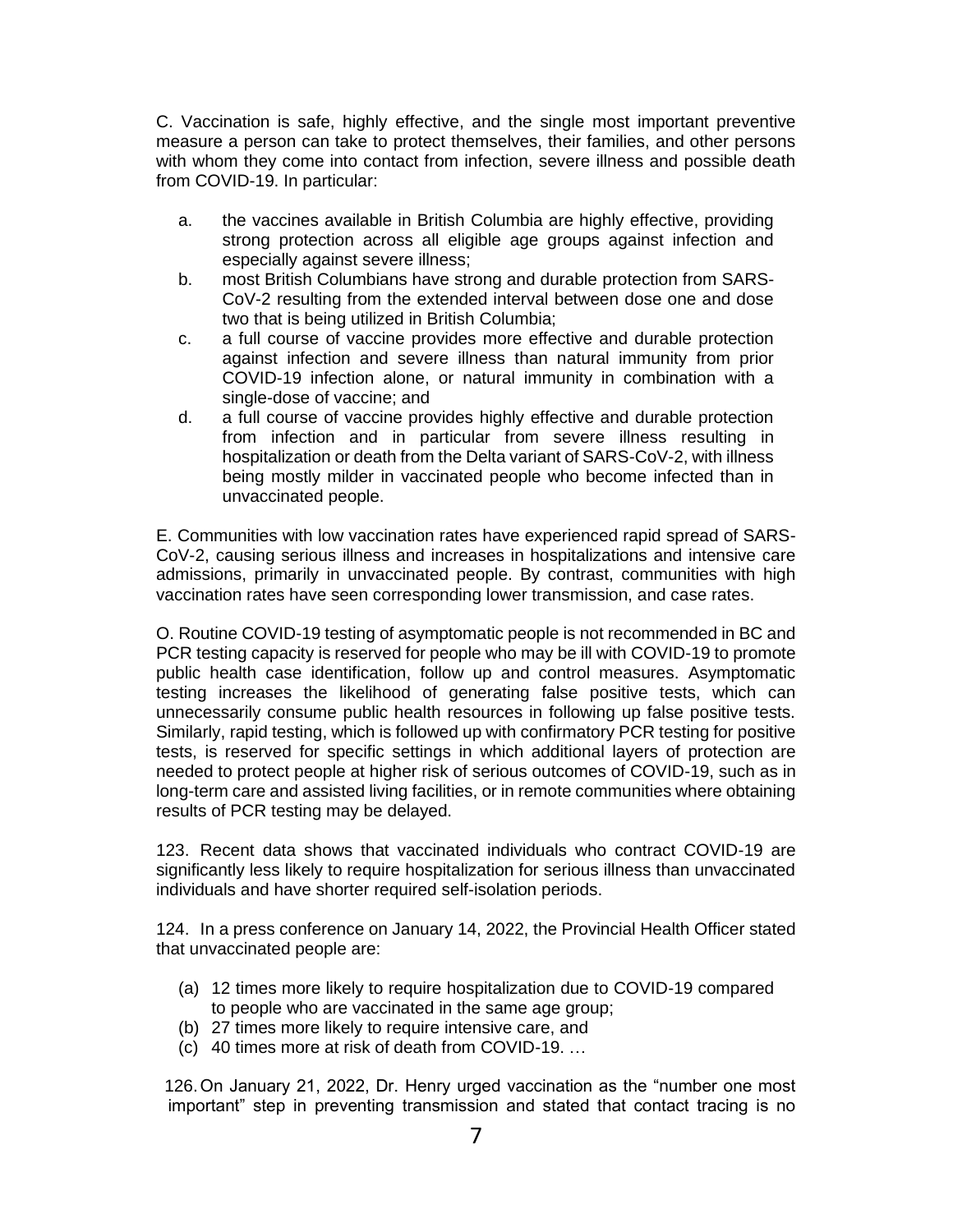longer "an effective intervention" in light of the Omicron variant. Public health officials have identified five "waves" of COVID-19 driven by variants. Omicron has been the primary variant in British Columbia since December 2021. It is significantly more transmissible than Delta and has led to the highest case counts recorded during the pandemic. …

## **BC Hydro's COVID-19 Vaccination Policy**

16. Initially, BC Hydro considered a mandatory vaccination policy but rejected the idea. However, later in 2021, some BC Hydro employees expressed an interest in mandatory vaccination so they would be protected from infection by coworkers. In addition, some third parties began requesting only vaccinated BC Hydro employees attend their premises.

112. In September and October 2021, some BC Hydro customers or partners began to request that only vaccinated staff enter their premises or community. For example:

- (a) Helicopter operators that shuttle IBEW Employees to remote work sites and provide operational support for work on the transmission line system would only carry vaccinated passengers. Some PLTs travel regularly by helicopter to work on high voltage transmission lines (approximately 55 employees). CPC Technicians, Mechanics, and Electricians occasionally travel by helicopter. Only a small number of IBEW Employees travel by helicopter on any given day.
- (b) Some customers like St. Paul's Hospital, some construction sites, some hotels, long-term care facilities, BC Place, some downtown office buildings, and YVR Airport;
- (c) Kwadacha and Gitga'at First Nations and Coldwater Indian Band to which BC Hydro Employees provide services and near/on which BC Hydro Employees perform work.
- … (d) In addition, Vaccines were mandated at Tsay Keh Dene, Kwadacha, Nuxalk, Gitga'at, Heiltsuk and Haida Gwaii.

114. Throughout the Pandemic, Industrial Camps were specifically identified by public health authorities as an area of concern, both for the risk of potential outbreaks as well as the strain such outbreaks could put on public health officials to respond to cases, clusters and outbreaks at remote camps.

17. Site C was of particular concern, although no IBEW employees currently work there.

117. On October 1, 2021, the Provincial Health Officer issued the following Statement on "COVID-19 Vaccination of Industrial Project Workers":

Based on recent experiences of working with industrial projects and camps to manage cases, clusters, and outbreaks of COVID-19, I cannot overemphasize the value of full vaccination of all workers as a control measure, particularly in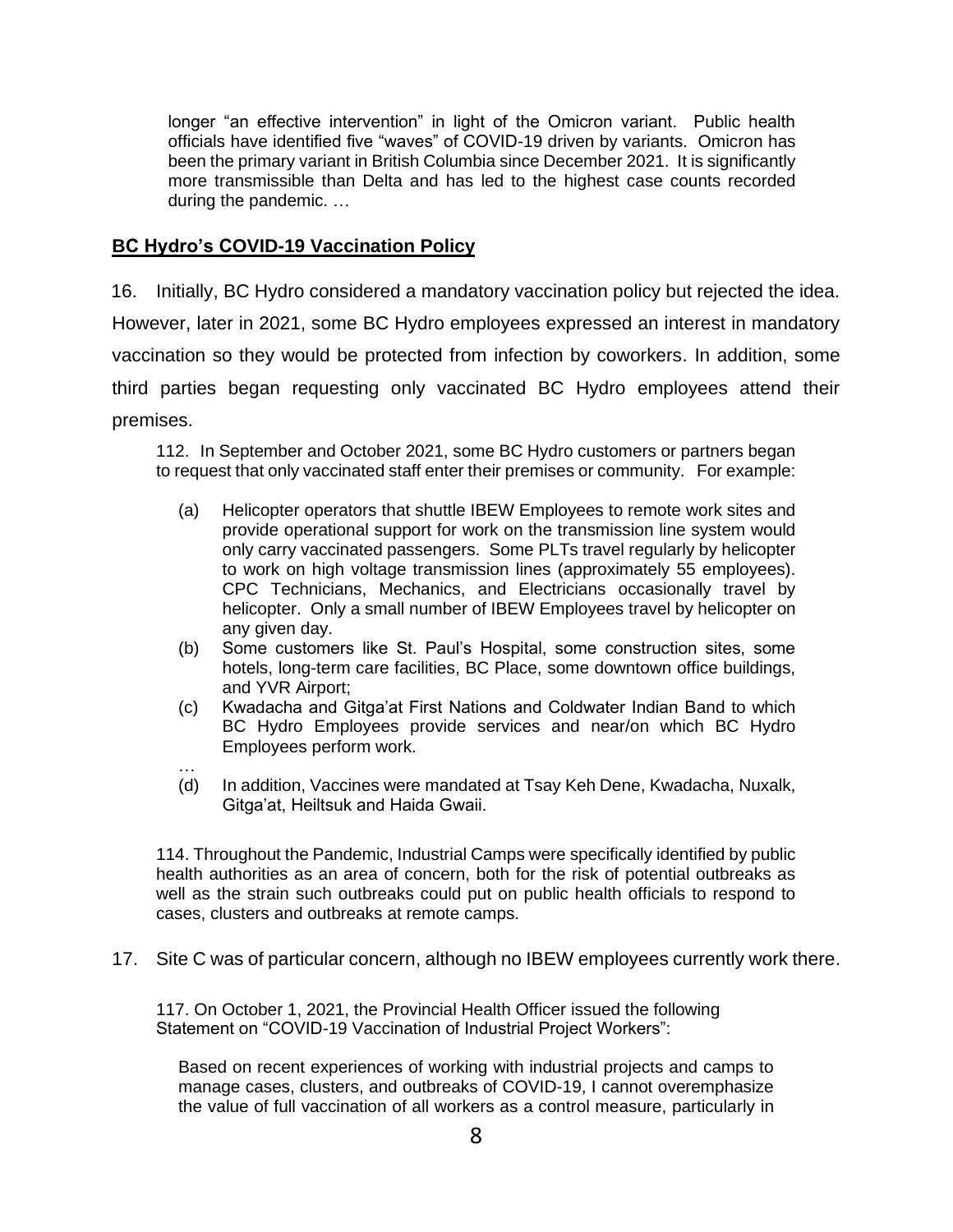settings such as the industrial camps, where many workers rotate through and live in group accommodations.

COVID-19 vaccination has been clearly shown to reduce an individual's risk of contracting the virus.

In the event people become infected, the vaccine prevents serious illness that can result in hospitalization, intensive care unit admission and death due to COVID-19.

In addition, if infected, being vaccinated shortens the period of infectivity, thereby reducing risk of transmission to others.

Reducing transmission in workplaces and communities is essential for protecting our health care system by reducing the number of people who become seriously ill and need hospitalization and intensive care admissions.

Vaccination also protects the workforce and prevents exposed workers from having to be isolated and prevents potential stoppage of work due to cluster or outbreaks.

I strongly recommend that all workers in industrial projects, especially including those living in industrial camps, be fully vaccinated to protect against COVID-19 consequent to community exposure, workforce mobility risks and congregate setting transmission.

118. On October 5, 2021, the Provincial Health Officer stated publicly that in her view BC Hydro should mandate vaccination at Site C as a way of protecting worker health and safety. Health Minister Adrian Dix stated that he encouraged leaders in all parts of the business sector to encourage vaccination efforts.

119. On October 5, 2021 the BC Government announced a plan to mandate vaccines for the public service effective November 22, 2021.

120. On October 5, 2021, the Employer notified all employees that it was "closely examining the issue of mandatory vaccines and are considering this latest update carefully", referring to the vaccine mandate for B.C. public service employees. The Employer wrote that it had not yet made any decisions about implementing a vaccine mandate for its employees, but would have more information to share in the coming days.

18. BC Hydro's senior management considered what to do next. They knew they would

be making what the CEO described as the most difficult decision of their careers.

19. In the end, they created the Policy on October 7, 2021. It applies to all employees and is set out in full.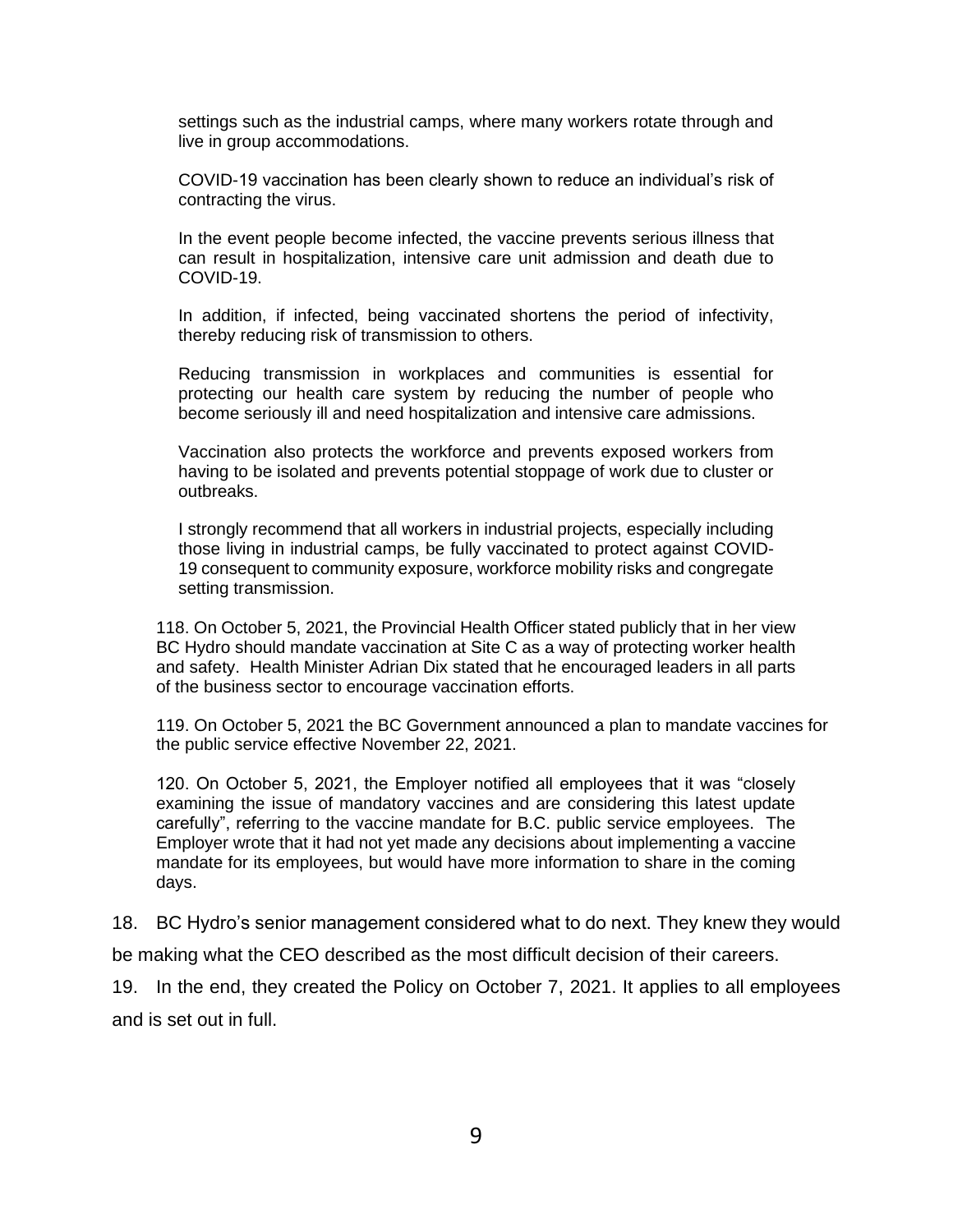## **POLICY**

The health and safety of our employees, our contractors and our customers is a priority for BC Hydro, and one of our core values. BC Hydro is committed to taking precautions to ensure the continued safety of its workers and workplaces and to minimize the risk of COVID-19 transmission. The purpose of this policy is to ensure that all employees who can be vaccinated against COVID-19 are vaccinated in accordance with BC Centre for Disease Control guidance. Effective November 22, 2021 all BC Hydro employees are required to have at least one dose of a COVID-19 vaccine approved by Health Canada. All BC Hydro employees must be fully vaccinated against COVID-19 before January 10, 2022.

Fully vaccinated is defined as having received a complete vaccine series of a COVID-19 vaccine approved by Health Canada.

## **The COVID-19 Pandemic**

The on-going spread of COVI D-19 and variants of COVID-19 pose a threat to the health and safety of BC Hydro employees and British Columbians generally. The presence of the Delta variant has increased the risk of transmission and the consequences of contracting the virus. Vaccination continues to be a safe and effective control measure. Information and guidance from the BC Centre for Disease Control confirms that vaccination offers the best protection against severe illness, hospitalization and death, and it reduces the risk of transmitting the virus to others. It is imperative that BC Hydro employees are fully vaccinated to protect themselves and each other from the virus.

This policy is an important step that BC Hydro can take to help control the transmission of COVID-19 in its workplaces and among its employees, contractors and its communities.

## APPLYING THE POLICY

This Policy applies to all employees.

Employees on an approved leave of absence as at November 22, 2021 will be required to comply with this policy prior to returning to work from leave. An approved leave of absence includes maternity leave, parental leave, sick leave, long-term disability leave and any other approved leave of absence pursuant a collective agreement, the BC *Employment Standards Act* or BC Hydro policy.

Employees hired on or after November 22, 2021 are required to be fully vaccinated against COVID-19 as a condition of employment with BC Hydro.

#### **Proof of vaccination is required**

Employees must have at least one dose of a COVID-19 vaccine approved by Health Canada and show or be prepared to show proof of vaccination to BC Hydro or its representative by November 22, 2021. Employees must show or be prepared to show proof of full vaccination to BC Hydro or its representative before January 10, 2022. Acceptable proof of vaccination is the BC Vaccine Card or its equivalent if issued by another province or country as proof of vaccination.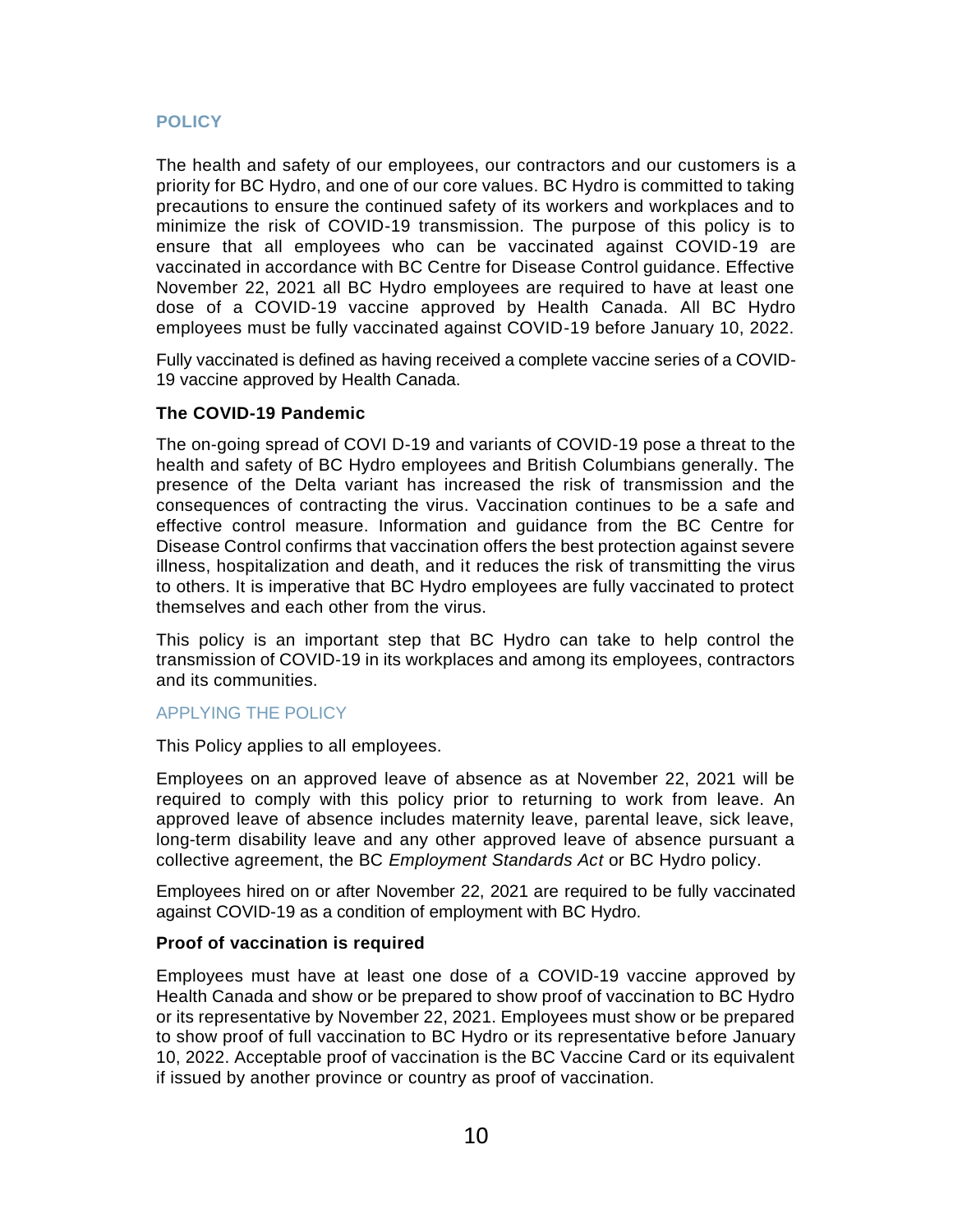## **Support for Vaccination**

BC Hydro employees and contractors are entitled to up to three (3) hours of paid leave to be vaccinated against COVID-19 (for each dose) pursuant to the BC *Employment Standards Act.* Employees should notify their manager if they require time away from work to obtain a COVID-19 vaccine approved by Health Canada.

#### **Accommodation**

Employees who are unable to receive a COVID-19 vaccine for a reason related to a protected ground in the BC *Human Rights Code* may request a workplace accommodation.

BC Hydro will not consider workplace accommodation requests based on personal preference, opinion, philosophy, a belief or opinion about the legality of BC Hydro's vaccination policy, or a personal belief about COVID-19 or vaccination.

Requests for medical accommodation will be considered and assessed by Recovery Services in consultation with Employee Relations and the employee's union (for bargaining unit employees). All requests for accommodation based on other protected grounds will be considered and assessed by Employee Relations.

Employees requesting accommodation will be required to cooperate in the accommodation process by providing sufficient objective information for BC Hydro to understand and assess the need for accommodation. BC Hydro may request further information if it is needed to verify the need for a workplace accommodation and to assess reasonable accommodation options.

#### **Privacy**

BC Hydro will maintain records of employees' vaccination status. BC Hydro or its representative may review proof of vaccination documentation as needed to confirm employees are fully vaccinated. BC Hydro will not retain copies of employees' proof of vaccination, unless required by law.

BC Hydro will collect and use personal information of employees in the administration of this policy. Information will be collected and used in accordance with the BC *Freedom of Information and Protection of Privacy Act.*

#### **Consequences of Non-Compliance with this Policy**

Employees who fail to get their first dose of a COVID-19 vaccine approved by Health Canada or be granted a workplace accommodation by November 22, 2021 will be placed on unpaid leave of absence effective November 23, 2021 until such time as they can provide proof of vaccination which confirms they have received their first dose.

Employees who refuse to disclose their COVID-19 vaccination status or refuse to provide proof of vaccination, will be placed on unpaid leave of absence effective November 23, 2021 until such time as they show proof of vaccination.

Employees who fail to get fully vaccinated or be granted a workplace accommodation before January 10, 2022 will be placed on unpaid leave of absence effective January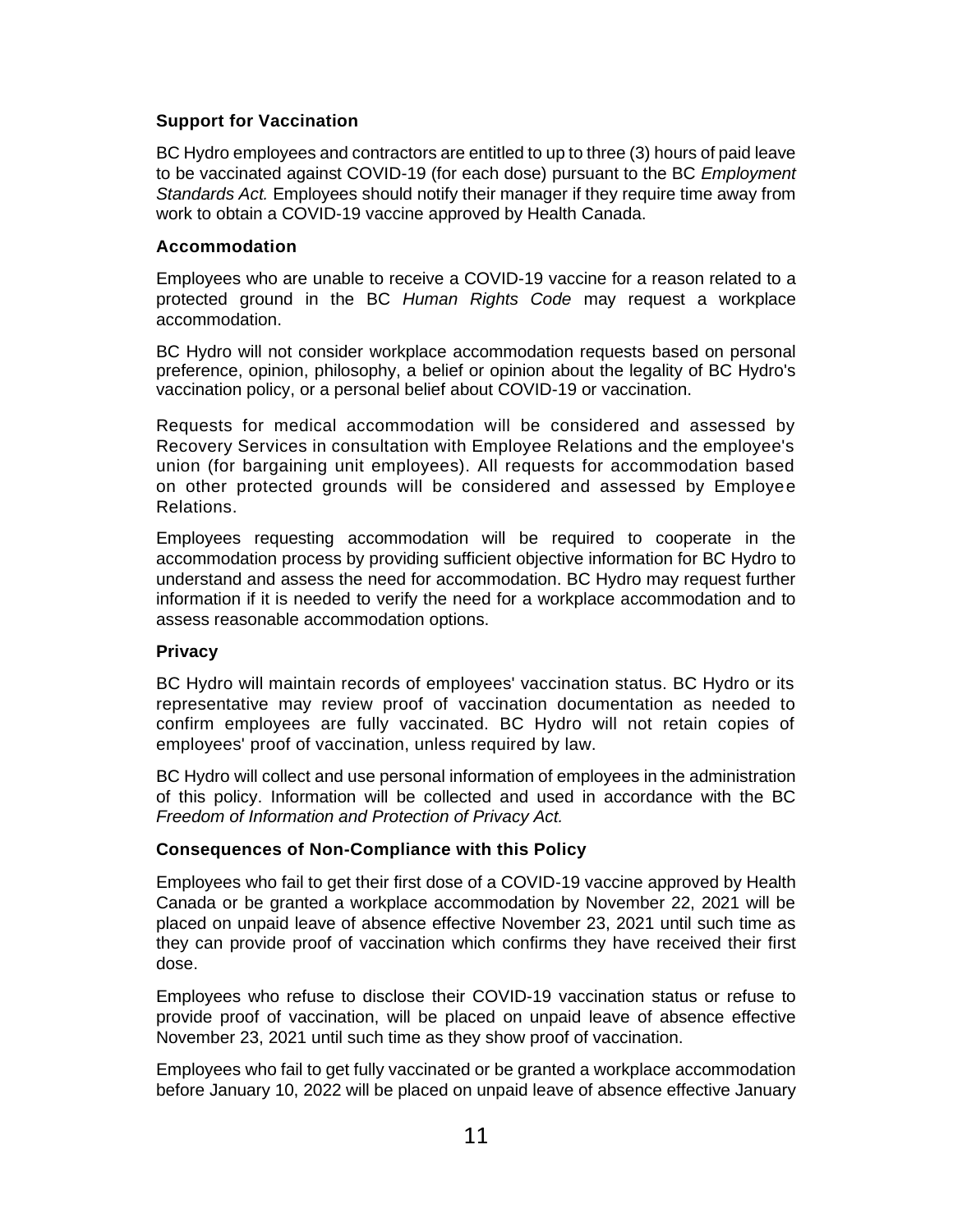10, 2022 until such time as they can provide proof of vaccination which confirms they are fully vaccinated.

Employees placed on unpaid leave of absence will not be permitted to access BC Hydro facilities and will not be permitted to conduct BC Hydro business.

Employees placed on unpaid leave of absence will be responsible for the costs of their health and welfare benefits (both the employee and the employer share) if their absence continues beyond one full pay period. Benefits coverage will be terminated if payment of benefit costs is not made. Employees on unpaid leave of absence will not accrue pension during this time but may be eligible to buyback service for the period of leave within one year of their return to work with BC Hydro or before their employment end date.

BC Hydro will regularly review the status of all employees who are placed on unpaid leave of absence pursuant to this policy and who do not take reasonable steps to become vaccinated. Those employees who remain unvaccinated may be subject to discipline up to and including termination of their employment.

Employees who are dishonest about their vaccination status or provide falsified proof of vaccination may be subject to discipline up to and including termination of their employment.

#### **Effective Date and Duration**

This Policy is effective October 21, 2021.

BC Hydro will review this policy as needed to ensure that it continues to support the health and safety of our employees, our contractors and our customers.

138. On October 19, 2021, BC Hydro had a bi-weekly call with the Union during which the Union and BC Hydro discussed the vaccination policy and, in particular, the timeline for employees to become "fully vaccinated". The Union expressed a concern that there was insufficient time to become "fully vaccinated" by November 22, and that contractors had a longer time to do so.

139. On October 20, 2021, BC Hydro sent a draft copy of the Policy to the Union. Later that day, BC Hydro sent the Union an email attaching a revised Policy and confirmed that, in response to the Union's concerns, employees would only be required to have a first dose by November 22 and be fully vaccinated by January 10, 2022.

## 20. On November 16, 2021 the union filed a grievance which led to this arbitration.

149. Employees who were not fully or partially vaccinated, or refused to provide proof of vaccination, were placed on an unpaid leave of absence on November 23, 2021. Additional employees who refused to become fully vaccinated, or refused to provide proof of vaccination, were placed on an unpaid leave of absence on or around January 10, 2022.

151. To date, no IBEW Employees have been terminated for non-compliance with the Policy.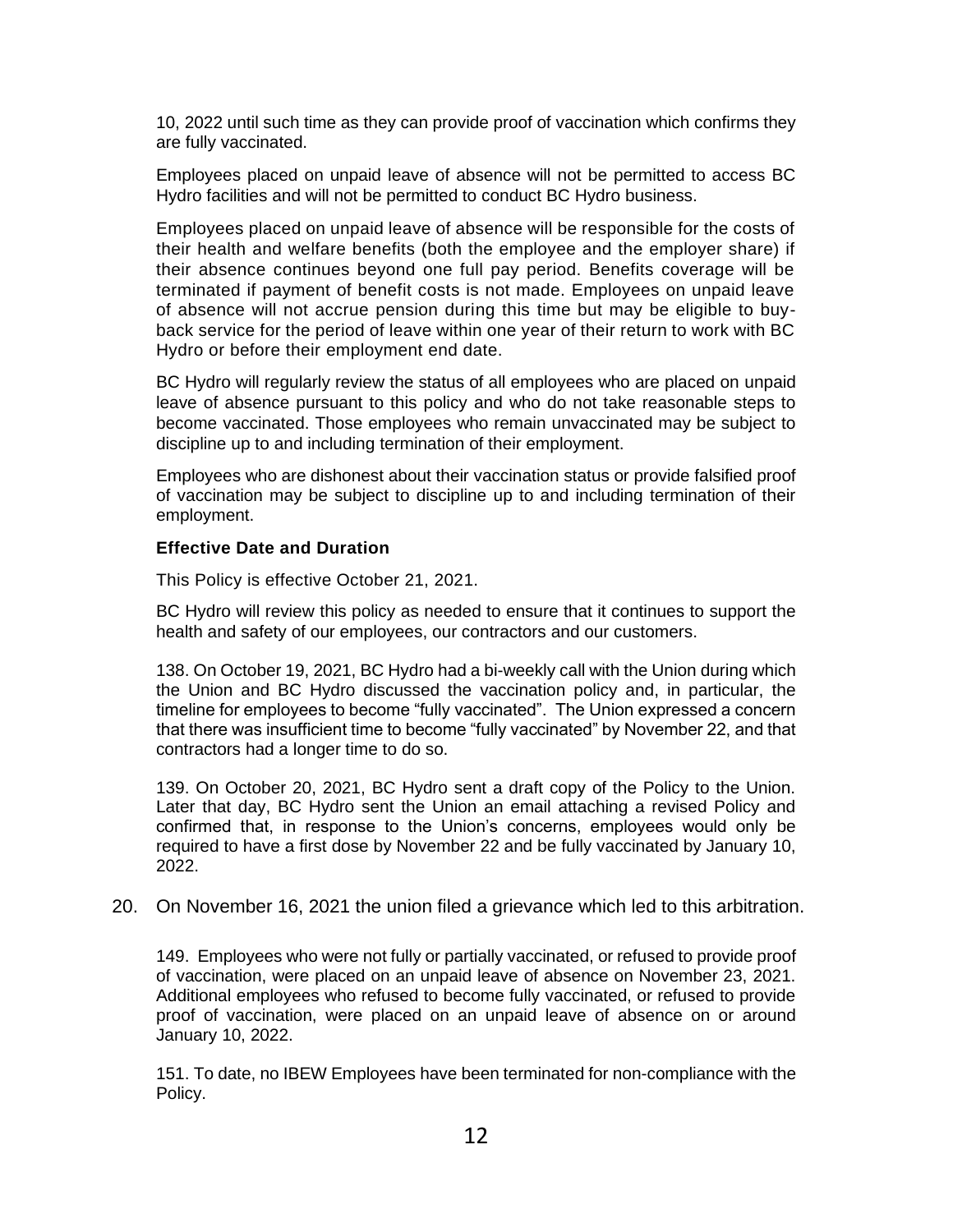152. There are approximately 44 IBEW Employees in the Union's bargaining unit on unpaid leave under the Policy as at the date of this Agreed Statement of Facts. The rest either have an approved accommodation, are fully vaccinated, or are partially vaccinated but committed to becoming fully vaccinated at the earliest opportunity.

## **Issues**

21. The issues to be determined in this case are: Is the Policy reasonable? If the Policy is reasonable, is the portion of the Policy relating to the discipline reasonable?

# **Analysis**

22. The Policy was unilaterally implemented by the employer and, therefore, must meet the requirements set out in numerous cases particularly: *KVP Co. v. Lumber & Sawmill Workers' Union, Local 2537 (Veronneau Grievance)*, [1965] O.L.A.A. No. 2 (Robinson). Both parties agree that the only aspect of the employer's policy that may be a violation of the principles set out in *KVP* is the requirement that the policy be "reasonable".

23. Reasonableness in the context of this case requires an important balancing between the interests of the 44 affected employees who have not complied with the requirement to be fully vaccinated against the interests of the employer and, in this case, also the interests of fellow employees, contractors, customers and others with whom unvaccinated employees may be in contact.

24. BC Hydro also has a high responsibility to the public as the primary provider of electrical power in the province.

25. Employer policies may have different degrees of effect on employees. In this case the effect on the 44 unvaccinated employees is very significant. To be vaccinated, an employee must allow a significant intrusion on their privacy and imposition on their freedom to regulate medical treatments and injections into their body.

26. While both the employer and the union agree that BC Hydro employees should be encouraged to be fully vaccinated in their own interests and the interests of others, some employees have chosen not to take that step. I did not hear much evidence about their reasons but their interests, whatever they are, must be respected to the extent that the required vaccination under the Policy is a significant intrusion on the employees' bodily integrity and privacy.

27. BC Hydro has several interests it seeks to protect with this Policy which must be balanced against the significant interests of the 44 employees.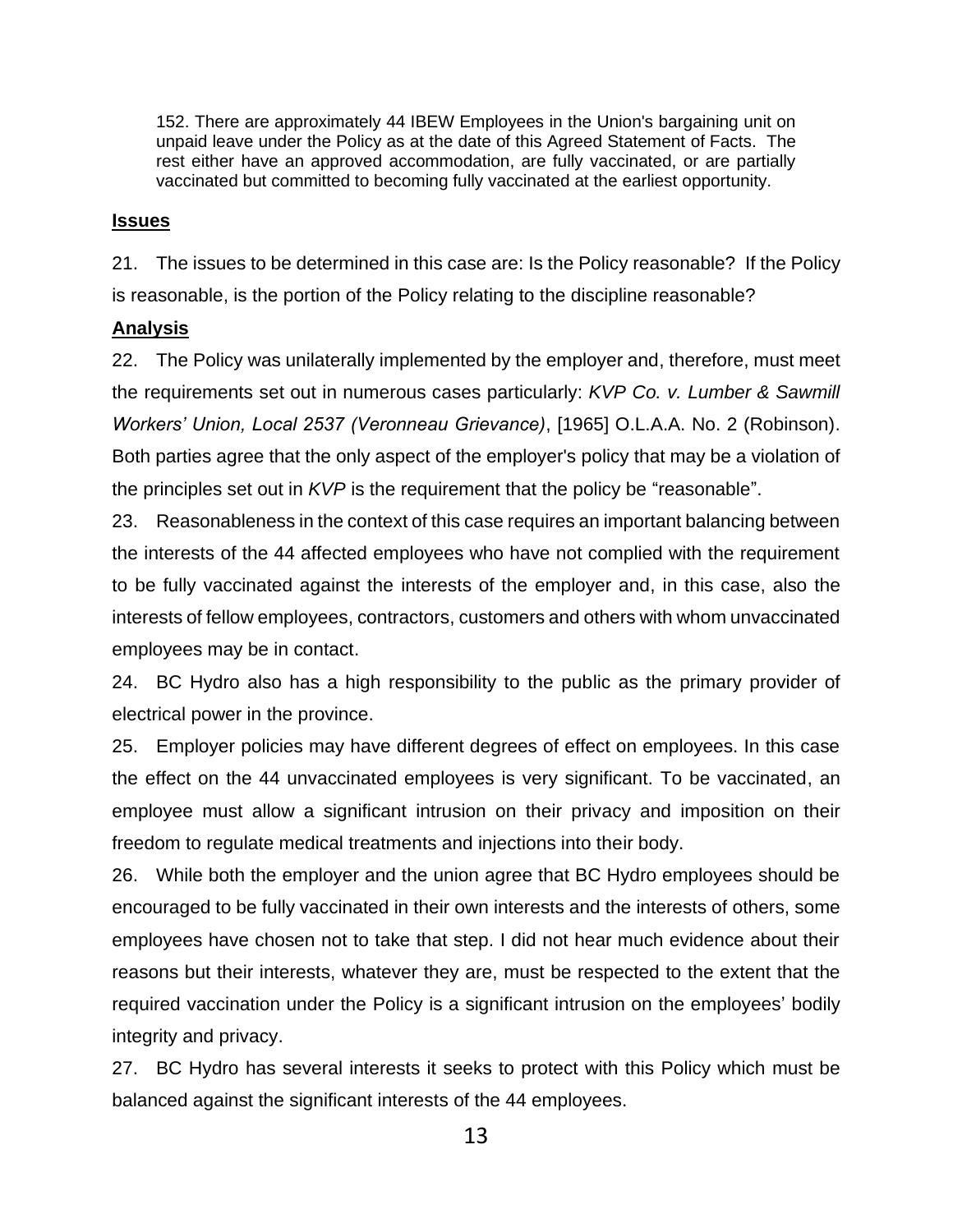28. BC Hydro is required to maintain a safe and healthy workforce so that it can carry out its significant obligations as an essential service provider of power to the residents and businesses of the province. BC Hydro must also protect the interests of their other employees who must be kept safe in the workplace, as well as contractors, customers and other persons who come into contact with BC Hydro employees. The *Workers Compensation Act* [RSBC 2019] c.1 states:

21(1) Every employer must

(a) ensure the health and safety of

(i) all workers working for that employer, and

- (ii) any other workers present at a workplace at which that employer's work
- is being carried out, and
- (b) comply with the OHS provisions, the regulations and any applicable orders.

Employees also have a duty under the *Workers Compensation Act* to protect their health and safety as well as that of other workers (S.22).

29. In this case these interests diverge. My role is to determine whether the Policy is reasonable in all the circumstances of this case, balancing these interests.

30. Both parties relied on some recent cases where mandatory COVID-19 vaccination was in issue. Two of those cases came to opposite conclusions and are instructive for this case.

31. The union particularly relies on *Electrical Safety Authority v. Power Workers' Union (COVID-19 Vaccination Policy Grievance),* [2022] O.L.A.A. No. 22 (Stout) and the employer relies on *Power Workers' Union v Elexicon Energy Inc. (COVID-19 Vaccination Policy),* 2022 CanLII 7228 (ON LA).

32. I will refer to these recent COVID-19 vaccination cases. They rely largely on the same principles but in the *ESA* case the policy was significantly restricted; in the *Elexicon* case the policy was generally found to be reasonable, with 2 exceptions (employees who could work remotely and outside workers who could be largely insulated from coworkers, were exempted from the mandatory vaccination requirement).

33. These cases are quite fact specific. They turn on the role of the employer and the work circumstances of the employees, among other factors. Elexicon is a local energy distributor providing electrical transmission services to some smaller Ontario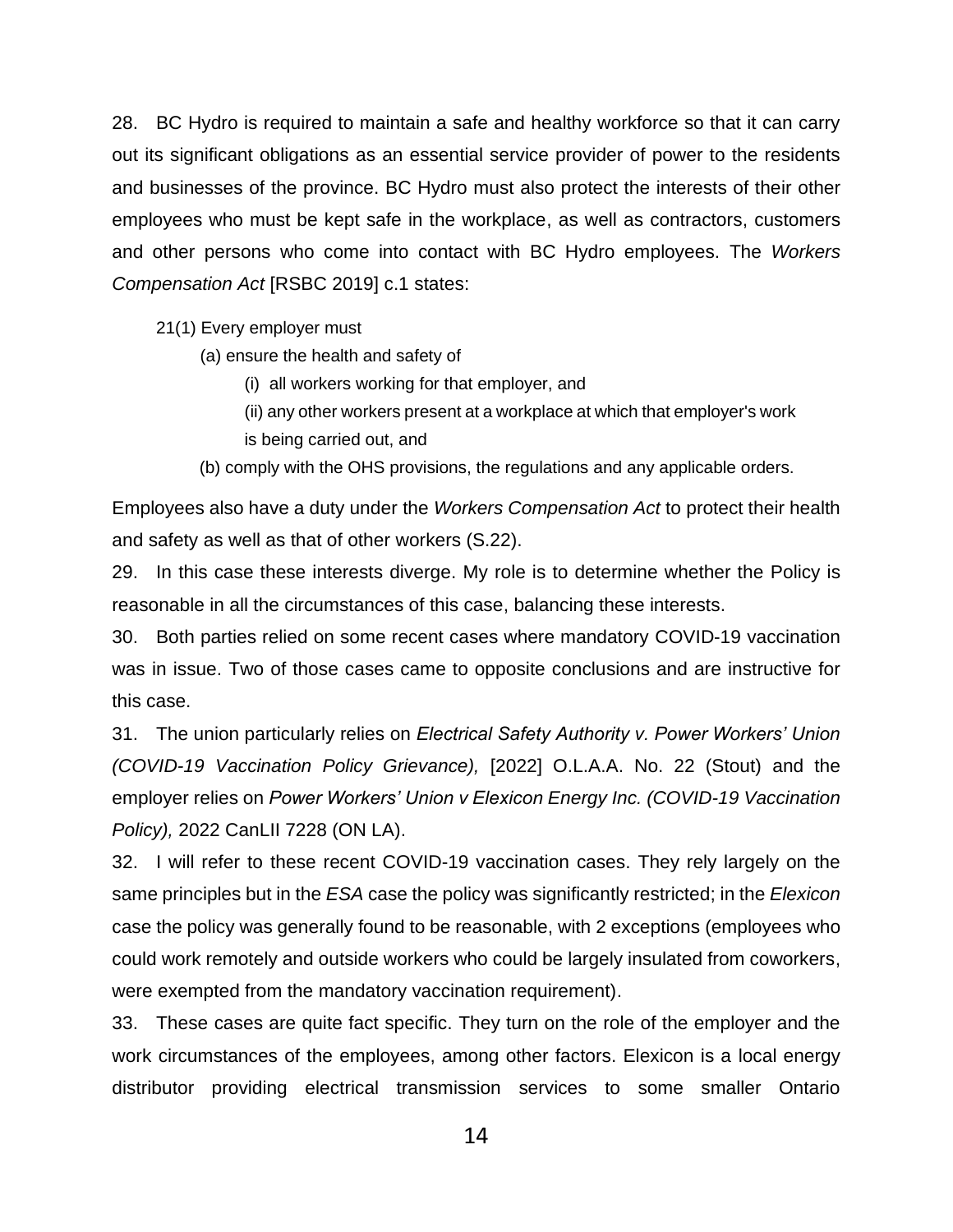communities. Like BC Hydro, it is an essential service This factor was important to that decision. ESA is a government agency which regulates and promotes electrical safety in Ontario. While important, it is not an essential service. Many of its employees can work remotely.

34. To date the only BC case argued on mandatory COVID-19 vaccination is *CKF Inc. and Teamsters Canada, Local 213 (COVID Testing)*, 2022 CarswellBC 198 (Saunders) decided on January 28, 2022. While it is instructive, it dealt with whether testing of employees who declined vaccination was reasonable. Arbitrator Saunders found that COVID-19 testing as an alternative to vaccination was reasonable. *CKF* is also an essential service provider of packaging products for the food industry.

35. I believe the present case is the first in BC to consider a mandatory COVID-19 vaccination policy that does not provide a testing alternative to vaccination.

36. These policies respond to a rare and unique pandemic and may be subject to change, just as the pandemic changes and public health guidance changes. The dynamic nature of the pandemic, public health guidance and these types of policies was recognized in *Elexicon*:

4. The enormous change in circumstances since the policy was introduced three months ago, with the subsequent new rapid spread of the COVID-19 virus, the large increase in the number of cases including at Elexicon, new lockdowns, reimposed public health restrictions, dramatically increased hospitalizations, the closing of schools and business again after a lengthy period of being open, and new measures introduced by Elexicon itself to address the spread of Omicron, demonstrates very clearly that what constitutes a reasonable mandatory vaccination policy in the course of a pandemic is contextual and highly dynamic. In such an environment both the overall circumstances in the community and the circumstances of the particular employer, take on great significance, while precedents decided in a completely different context, even as recently as November 2021, necessarily become less relevant than they might otherwise be.

Even as this hearing progressed, public health restrictions in BC have been amended.

# **Arguments**

37. The union argued that the employer did not need to take the step of requiring vaccination because the measures it had taken were effective and the reason it decided to impose the Policy was largely because the Provincial government imposed one on October 5, 2021.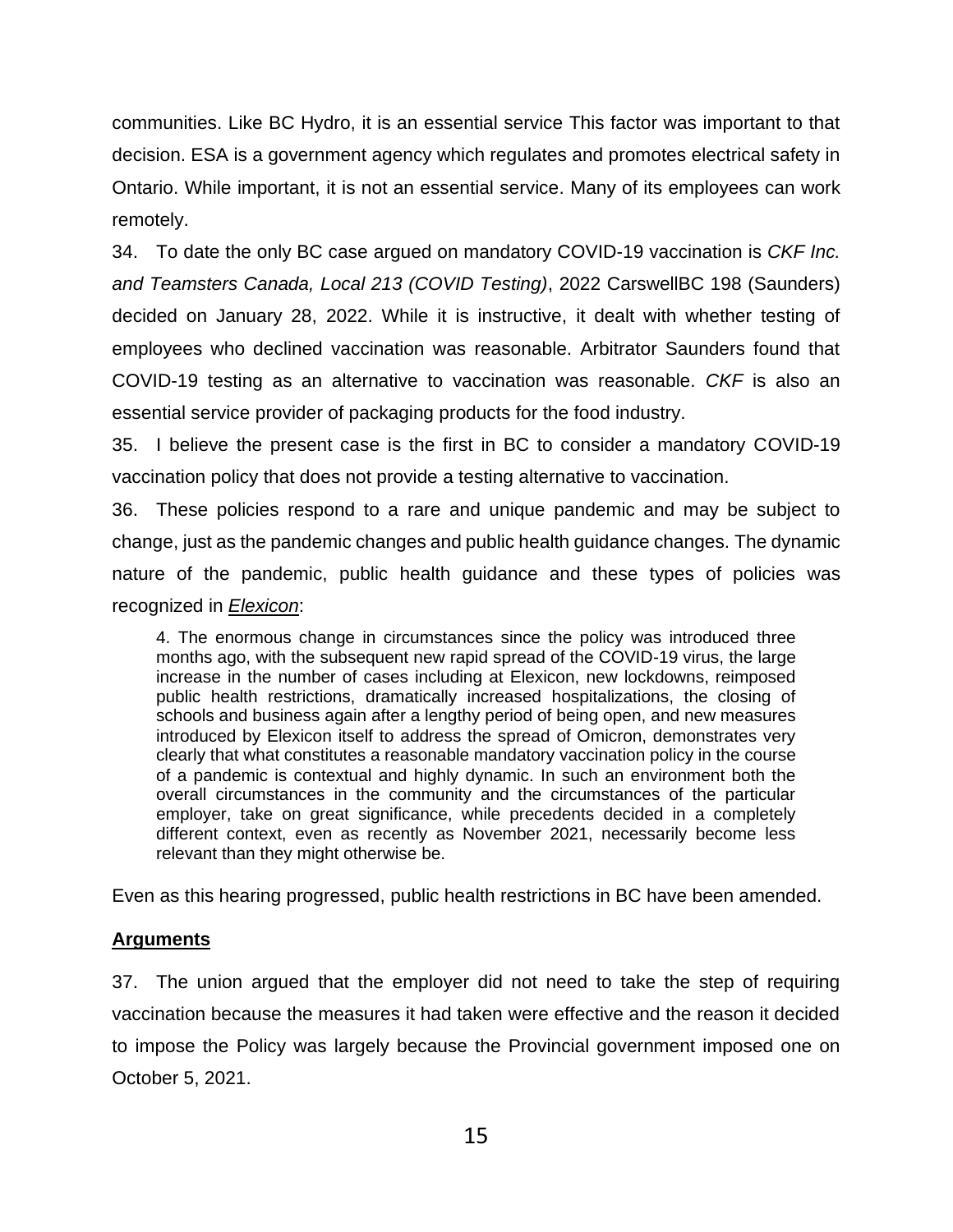38. The union argued that there were less intrusive measures the employer could have taken instead of implementing the Policy. Prior to the public service mandate announcement on October 5, 2021, BC Hydro had done little to learn about the vaccination status of its employees and did not even conduct a survey among bargaining unit employees to determine how much of an issue vaccination was. Had the employer inquired it would have found a large number of its employees were vaccinated. The union argues that less intrusive measures, such as rapid antigen testing among the bargaining unit or other mitigating measures should have been considered and attempted in combination with existing measures to provide a less intrusive solution to the concerns of the employer regarding COVID-19. The union argues that because less intrusive measures were available and not attempted by the employer, the Policy is an unjustified intrusion on the medical privacy of these employees and an unreasonable exercise of management rights.

39. Alternatively, the union argues that the threat of discipline or termination under the Policy makes it much more coercive and intrusive than if unvaccinated employees were only placed on an unpaid administrative leave until the pandemic had subsided. In the alternative, the union argues that the discipline and termination portion of the Policy renders it unreasonable, and that portion of the Policy should be struck down.

40. The employer argued that there were valid and significant reasons for implementing the Policy. Current mitigation measures were not sufficient. Less intrusive measures like rapid antigen tests were not as effective as vaccination.

41. In addition to the health and safety obligations of BC Hydro, it has a duty as an essential service provider to supply and maintain power to British Columbians. It must have a healthy, safe, and adequate workforce to meet that mandate.

## **Employees' Interests**

42. There is no provision in the collective agreement or any statute requiring mandatory vaccination. Nor was it a condition of employment.

43. I agree with the union's proposition that privacy of the person and the right to make free choices for oneself about one's health and medical treatment is an important right

16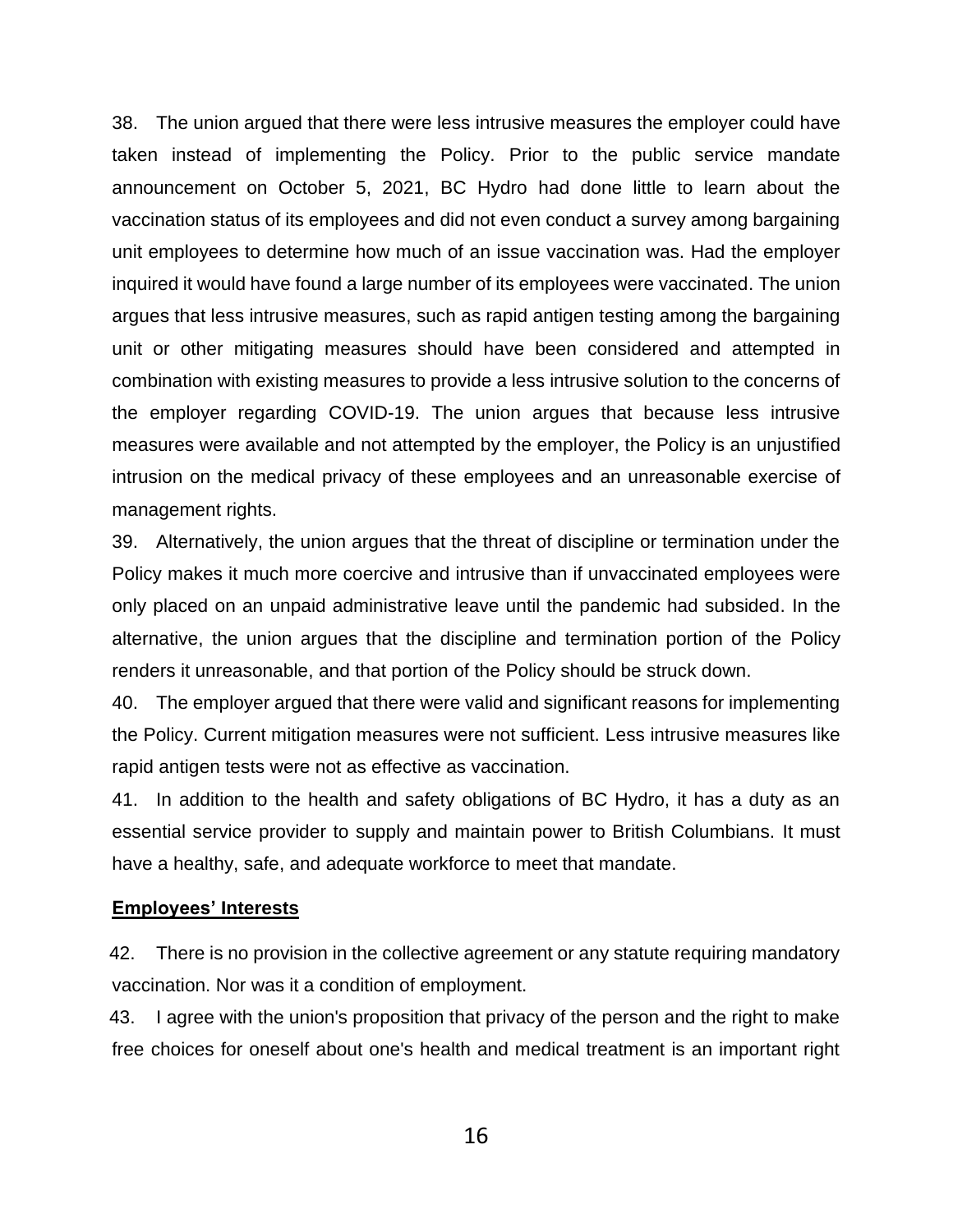[see for example *Peace Country Health v. United Nurses of Alberta*, [2007] A.G.A.A. No.

17 (Sims)].

44. This was also emphasized in *ESA*:

63. I agree with the PWU that the individual rights of employees at issue in this matter are significant. An individual's right to privacy, including the right to protecting their personal medical information is recognized in the common law (see *Jones v. Tsige* (2012), 108 O.R. (3d) 241 (C.A.)), and in legislation such as the *Personal Health Information Protection Act,* 2004.

64. The law also recognizes an individual's right to make decisions about their bodily integrity, including the right to make decisions regarding medical treatment, which would include receiving a vaccination. In *Carter v. Canada (Attorney General)* [2015] 1 S.C.R. 331, the Supreme Court of Canada indicated the following with respect to an individual's right to make medical decisions:

The law has long protected patient autonomy in medical decision-making. In *A.C. v. Manitoba (Director of Child and Family Services)*, 2009 SCC 30, [2009] 2 S.C.R. 181, a majority of this Court, per Abella J. (the dissent not disagreeing on this point), endorsed the "tenacious relevance in our legal system of the principle that competent individuals are -- and should be -- free to make decisions about their bodily integrity" (para. 39). This right to "decide one's own fate" entitles adults to direct the course of their own medical care (para. 40): it is this principle that underlies the concept of "informed consent" and is protected by s. 7's guarantee of liberty and security of the person (para. 100; see also *R. v. Parker* (2000), 2000 CanLII 5762 (ON CA), 49 O.R. (3d) 481 (C.A.)). As noted in *Fleming v. Reid* (1991), 1991 CanLII 2728 (ON CA), 4 O.R. (3d) 74 (C.A.), the right of medical self-determination is not vitiated by the fact that serious risks or consequences, including death, may flow from the patient's decision. It is this same principle that is at work in the cases dealing with the right to refuse consent to medical treatment, or to demand that treatment be withdrawn or discontinued: see, e.g., *Ciarlariello v. Schacter*, 1993 CanLII 138 (SCC), [1993] 2 S.C.R. 119; *Malette v. Shulman* (1990), 1990 CanLII 6868 (ON CA), 72 O.R. (2d) 417 (C.A.); and *Nancy B. v. Hôtel-Dieu de Québec* (1992), 1992 CanLII 8511 (QC CS), 86 D.L.R. (4th) 385 (Que. Sup. Ct.).

45. I also agree with the union's submission that this Policy not only requires vaccination against COVID-19 but the alternative also places employees on unpaid leave of absence which is a significant burden on the employee. See *Elexicon*:

92. Whatever may constitute irreparable harm in an application for injunctive or interim relief, in the context of an assessment of the reasonableness of a mandatory vaccination policy, it would be inaccurate and disrespectful to the legitimate interests of employees in maintaining their income and their employment in my view, to ignore the genuinely coercive nature of a policy which threatens the loss of income and possible termination of employment if it is not complied with. Employees everywhere rely on their employment whatever their skill levels, but it must also be recognized that in an industry like electrical power transmission there are skilled trades and other occupations and professions where the employees may not easily find another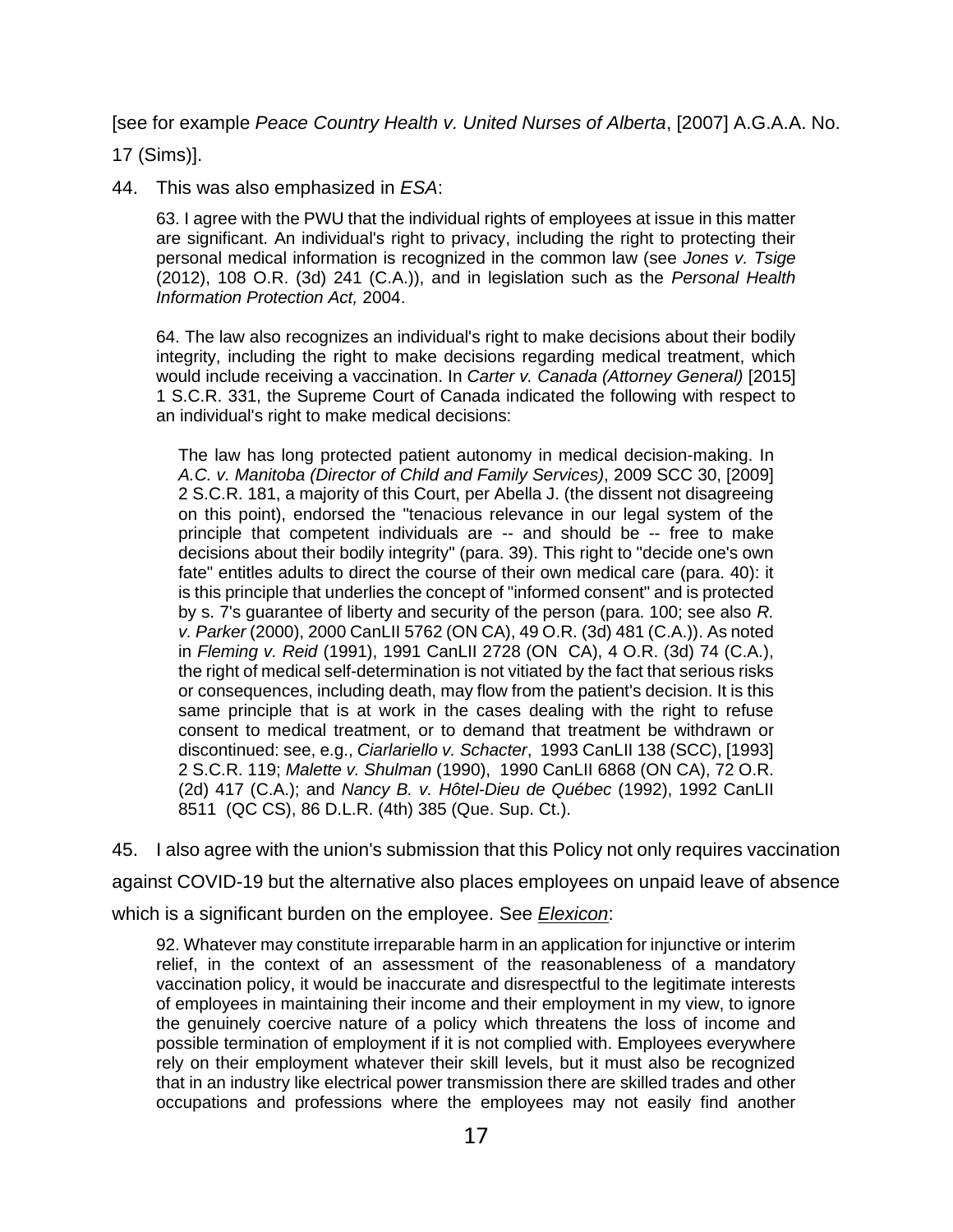employer in the same geographic area to work for. Even if they could do so, they would have to give up their seniority and other benefits of long service which they earned in the course of their employment. The coercive impact of the threat of loss of income, benefits, and employment and the impact on stability and careers is very real. In my view, of course employees have a choice, but just saying that the choices are hard is insufficient when it comes to determining the reasonableness of the policy. In my view, arbitrators should take into account in the balancing exercise the deep dilemma of employees who strongly do not wish to be vaccinated whatever their motives, and who may have few or no other realistic choices to work elsewhere or who will have to give up a significant amount of earned benefits and stability if they choose not to get vaccinated. Just because there are hard choices, as opposed to no choice at all, does not make the policy not coercive, or render it more reasonable. Of course, the policy may be reasonable notwithstanding the potential consequences to the individual employees, but in my view, there is little legitimacy in a decision that finds the policy to be reasonable while denying the lived reality of employees faced with the coercive impact of these policies.

46. To justify such a significant intrusion on an employee's privacy and integrity the employer should be able to demonstrate that mandatory vaccination was reasonably necessary to counterbalance the employee's interests. The union argues that the employer has failed to do so. The union concedes that containing the spread of COVID-19 is a legitimate employer objective but says that in this case mandatory vaccination was not necessary or reasonable.

## **Was There a Need for Further Measures?**

47. The union argues that the vaccination rate among bargaining unit employees was already likely high at the time the employer introduced the Policy. The union also argues that existing health and safety measures that BC Hydro took were already successful and there was low workplace transmission.

48. With that aspect of the union's argument, I disagree. The employer tracked positive and suspected positive cases in the workplace over time and concluded that about 50% of BC Hydro employees fell into that category. That is a rather rough estimate of the nature of the problem that BC Hydro was facing.

49. However, there were more accurate figures with respect to the IBEW bargaining unit in which 40 employees tested positive in the first year of COVID-19 and 38 employees tested positive between March 1 and October 6, 2021. However, 229 IBEW employees tested positive from March 1, 2021 until January 18, 2022 and 52 employees tested positive in the short period between January 19 and February 9, 2022.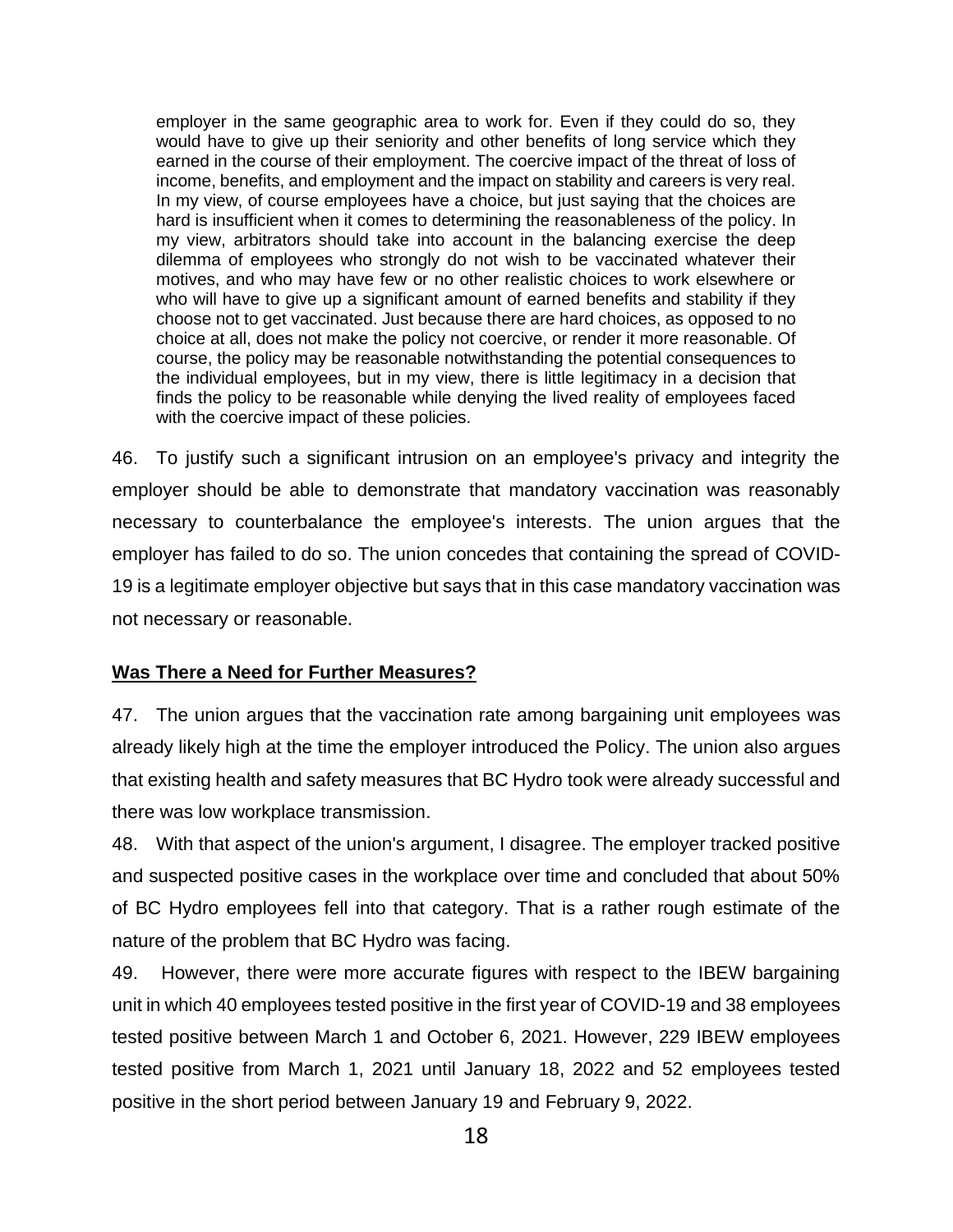50. These latter numbers may reflect the advent of the Omicron variant which is more transmissible than the previously dominant Delta variant. Taking these together, over 11% of the IBEW bargaining unit tested positive. That suggests a significant degree of infection among these employees, even after the Policy was implemented.

51. In addition, the employer experienced two significant COVID-19 outbreaks at Site C [there are no IBEW employees working there] and a third outbreak in its Surrey Construction Services business group involving several employees who received Worker's Compensation benefits as a result of this outbreak.

52. There were other examples of small groups of employees experiencing COVID-19 or requiring isolation. One contractor working on a BC Hydro project died from COVID-19. Two spouses of BC Hydro employees died of COVID-19. Some BC Hydro employees required hospitalization and some experienced "Long COVID".

53. All of this suggests that, notwithstanding the significant mitigating measures that BC Hydro took, even after the Policy was in place, COVID-19 was affecting its employees, contractors and related persons.

54. I agree with the employer that it should not have to wait until the negative consequences of COVID-19 are felt before implementing an appropriate policy to counteract the virus (see *Elexicon*):

101. What arbitrators should do when faced with the lack of studies proving a scientific relationship between cause and effect is addressed by the precautionary principle as stated above by Justices Campbell and Morgan. When there is no scientific certainty as to cause and effect, the precautionary principle applies generally to prevent unnecessary illness and death. As they said: "The entire point is to take precautions against the as yet unknown"

A precautionary approach to the pandemic is justifiable, but in this case, I also conclude that BC Hydro was experiencing significant problems with COVID-19.

55. The union says that BC Hydro decided on the Policy largely because the Province implemented a mandatory vaccination policy for its employees on October 5. That is not sufficient reason for BC Hydro to implement one.

56. I agree that merely to align with the Province's policy would not in itself justify BC Hydro doing the same. However, the evidence of Kirsten Peck shows that this was not the sole impetus for implementing the Policy.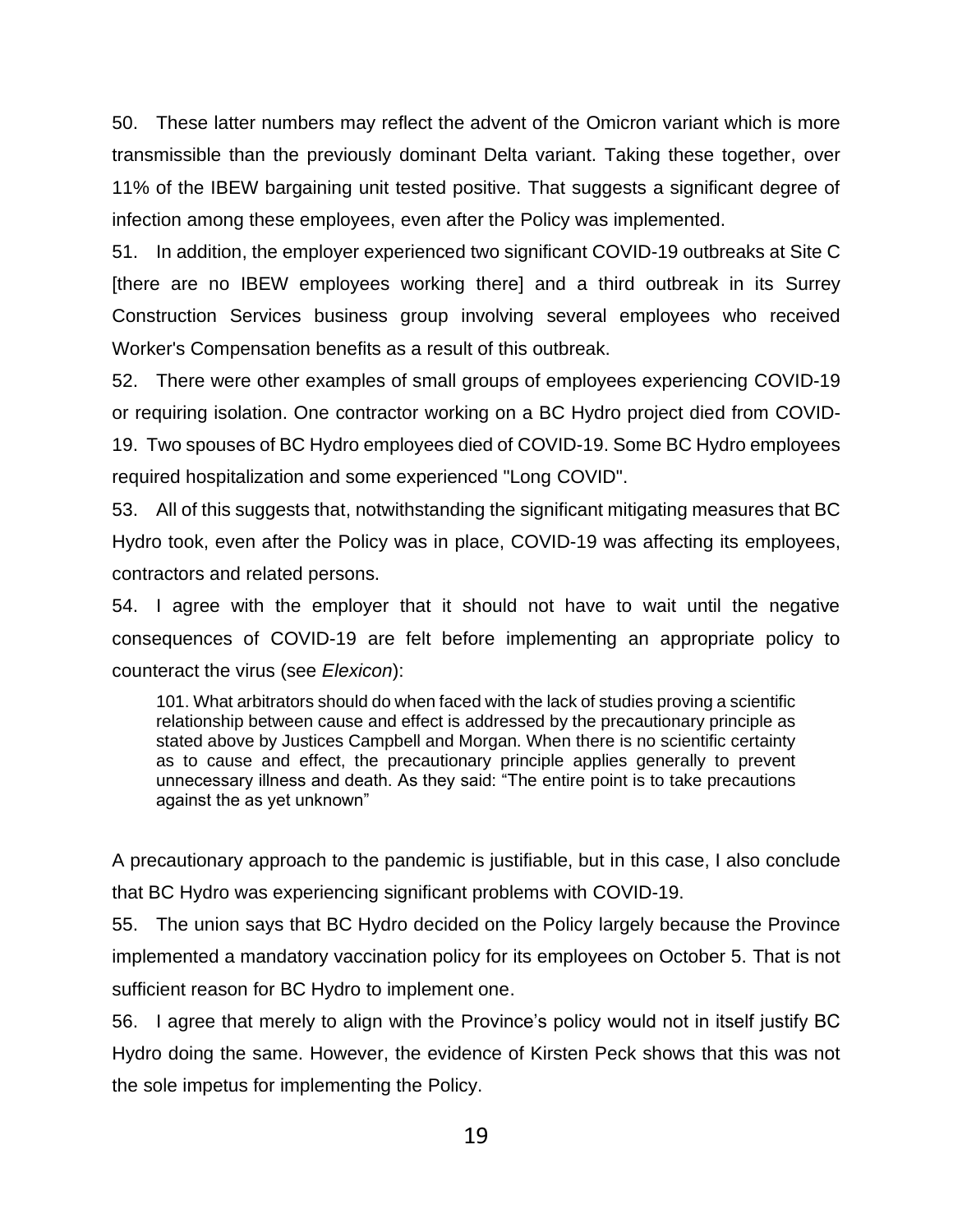57. Aligning with the Province's policy was indeed a factor but there were other reasons, including:

- Vaccines were more available to persons over 18 by summer of 2021;
- Some BC Hydro employees were asking for assurance that other employees would be vaccinated, for their safety;
- BC Hydro had been asked to implement a vaccine mandate for Site C;
- Some third parties such as helicopter operators and First Nations required vaccination for access to their services or lands;
- On October 5,2021, Dr. Bonnie Henry the Provincial Health Officer suggested that BC Hydro consider a vaccine mandate;
- The Delta variant had become a concern in BC;
- A vaccine mandate was implemented for BC health care workers in September 2021;
- Worksafe BC had adopted a vaccination mandate.
- BC Hydro felt that vaccination was the most effective tool in mitigating the pandemic risks and would best allow it to respond to service threats such as storms and floods.
- BC Hydro was planning to bring back employees who had been working remotely during the pandemic.
- 58. These were some of the factors that went into the decision to adopt the Policy.

## **Alternatives to Mandatory Vaccination**

59. The union also argues that alternative measures such as rapid antigen testing could have been put into place to avoid the mandatory vaccination requirement.

60. I agree with the union that if appropriate alternative measures were available to BC Hydro that would accomplish the same health and safety goals as the Policy, then less intrusive measures may have been appropriate. However, in this case it is uncontroverted that the best measure for preventing transmission, reducing the risk of infection, reducing the severity of the illness and reducing the risk of hospitalization and even death, is vaccination.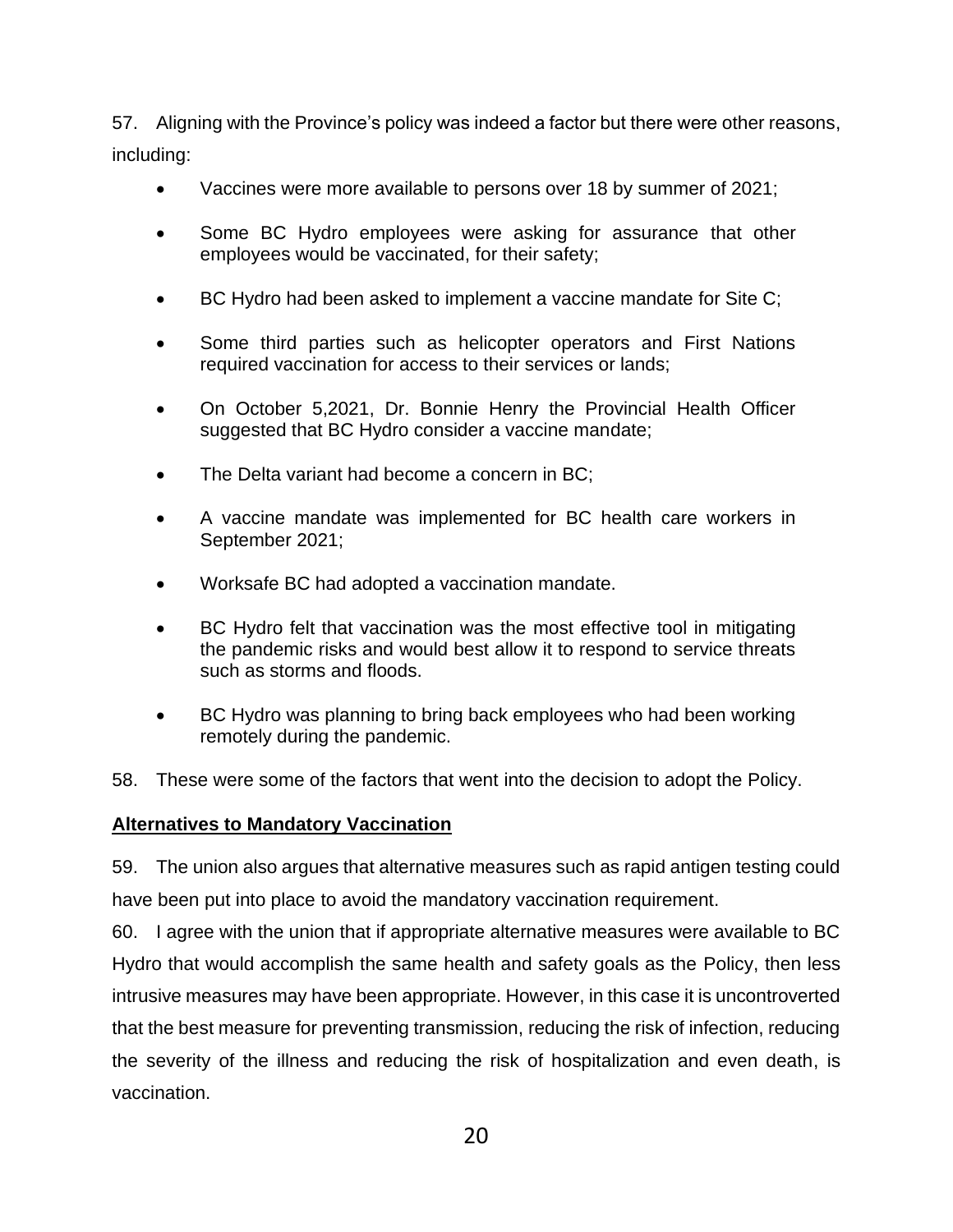61. In the Agreed Statement of Facts it is clear that the Provincial Health Officer recommended vaccination as the most effective tool for accomplishing these goals. While rapid antigen testing may be helpful as an adjunct to vaccination it is not an equivalent alternative. Rapid testing does not prevent an employee from becoming infected. It does not reduce the transmissibility of the virus and it does not reduce the severity of illness if an employee becomes infected. Rapid testing can be helpful in determining whether a person has COVID-19. A person with COVID-19 and persons they have been in contact with can isolate, but it does not accomplish the same high-value results that vaccination does.

62. Rapid antigen testing, particularly during the time of the Omicron variant's ascendancy, has proven to be unreliable in determining whether an asymptomatic person has COVID-19. A positive test will show that the person likely has COVID-19 but a negative test may not be accurate until the virus has achieved a certain level which may be two or three days past the time of infection. For these reasons, rapid antigen testing cannot be considered as equivalent to mandatory vaccination.

63. This was also the conclusion of arbitrator Mitchell in *Elexicon*:

108. It is also my view that the change in circumstances with Omicron changed the effectiveness and reliability of testing as compared to the situation with testing in the *ESA* case. In that case, the arbitrator found there was no evidence of difficulty posed by the voluntary vaccination and compulsory testing regime, but now the circumstances surrounding vaccination and testing have both changed. Most importantly the two dose vaccinations cannot be relied upon to the same degree to ward off Omicron as they were to protect against Delta and a third booster is generally required. Rapid antigen testing has shown to be potentially more problematic in the reliability of negative tests of Omicron than was the situation previously. What is reported above in the Evidence Briefing of Public Health Ontario was also experienced by Elexicon itself and many employees who had negative antigen tests had positive PCR tests. Further, Employees no longer have public health PCR testing available to them at a time when company PCR tests may not be available quickly. Paying for private PCR testing if the testing provided by Elexicon is not available quickly, may not be an option for many employees as those costs are not insignificant. A less available and less reliable testing environment makes the alternative arguments to compulsory vaccination less convincing than they were to Arbitrator Stout in the *ESA* case.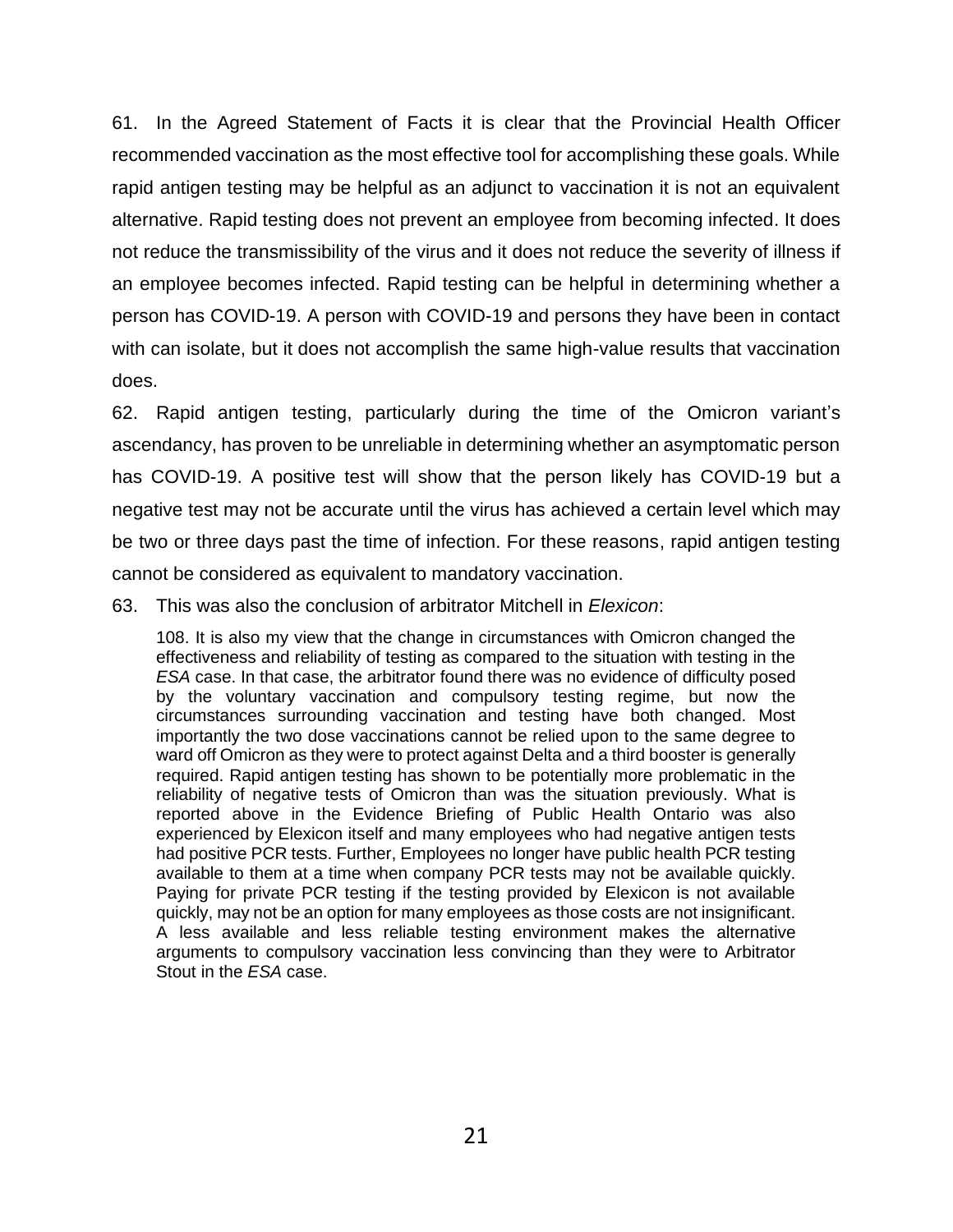## **Outside Work**

64. The union argues that the employees in this bargaining unit often work outside and can wear masks and exercise distancing and other mitigating measures; therefore, they should not be required to vaccinate.

65. However, there are certain characteristics of the IBEW bargaining unit that make these employees and their coworkers more susceptible to COVID-19 than perhaps some other groups such as workers who can safely work at home with little contact with other employees, contractors and the public.

66. These factors distinguish the IBEW employees from those in *ESA* who could generally work from home.

67. Most of the employees in the IBEW bargaining unit are not able to regularly work from home and none of the 44 are able to do so. The following characteristics of the IBEW bargaining unit are of importance and distinguish their work from the employees in *ESA* and even from the employees of *Elexicon*.

- Some work in camp settings like Bridge River and Mica where they may share accommodation with other employees and contractors and may take their meals and recreate together with these other employees and contractors. Industrial camp situations have been specifically targeted as high risk by the Chief Provincial Health Officer. The experience at Site C where there have been two significant outbreaks confirms that camp settings are particularly risky.
- Although many employees in the IBEW bargaining unit work outside, they sometimes will travel to their work settings in a vehicle with one or more other employees. These trips may be of considerable distance and expose their fellow employees to the possibility of infection.
- Some IBEW members work in close indoor settings such as Generation Systems operations and the 2 control centres. In this close work environment transmission is more likely than in an outdoor environment.
- IBEW employees will often have to work close to other employees even though they may be outside. For example, two employees may work together in a bucket which is only about 2' x 4'. Masks cannot always be worn in these circumstances, for safety reasons.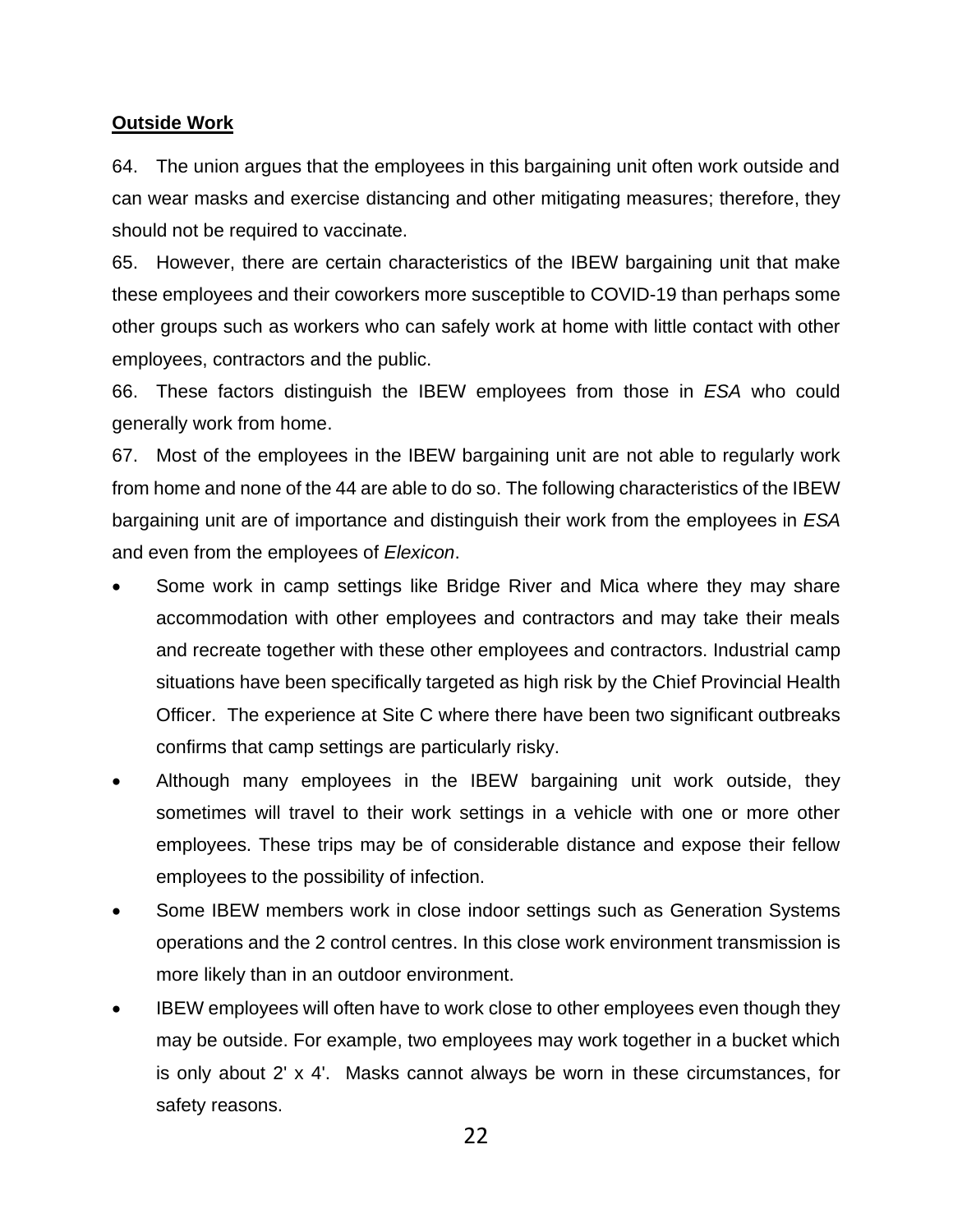- IBEW employees will sometimes have to work in close underground spaces, working together, and are sometimes not able to wear masks.
- IBEW employees sometimes come in contact with contractors in various locations as well as customers and other members of the public.

68. Because of these characteristics of employees in this bargaining unit, vaccination is the most effective method of mitigating the risks of COVID-19. All the other mitigating measures that BC Hydro introduced may have some positive effect, but none are as effective as vaccination.

# **Conclusion**

69. Having considered the interests of the 44 employees, BC Hydro, its employees, customers, contractors and the public, I conclude that the Policy is reasonable. The interests that led to the Policy outweigh the significant intrusion on the interests of the 44 employees. This result is consistent with the decision in *Elexicon* where a similar conclusion was reached:

94. I should add that if I am wrong that in weighing the interests of the employees, a lack of objectively reasonable grounds for the refusal is a proper factor to consider, but only the employee interest per se in bodily integrity and privacy can be taken into account, I would not decide this case differently. As will be clear below, I consider the risks to the health and safety of other employees in the workplace to be sufficiently important to justify the policy. I also find that the necessity of maintaining critical electrical supply and infrastructure with a workforce sufficient to carry out Elexicon's essential responsibilities weighs heavily in favour of compulsory vaccination in the particular circumstances of this case.

70. This case is similar to the *Elexicon* decision for various reasons but particularly because BC Hydro is an essential service provider and the employees in the bargaining unit cannot generally work remotely, with little contact with others as was the case in *ESA*. These same distinctions from the *ESA* case were also noted in the *Elexicon* case:

105. Another important factor that justifies a mandatory vaccination rule as reasonable in these particular circumstances is the fact that Elexicon is providing a critical essential service and it must take steps to ensure it can provide that service during a pandemic when there are real threats to the health and availability of its workforce.

\*\*\*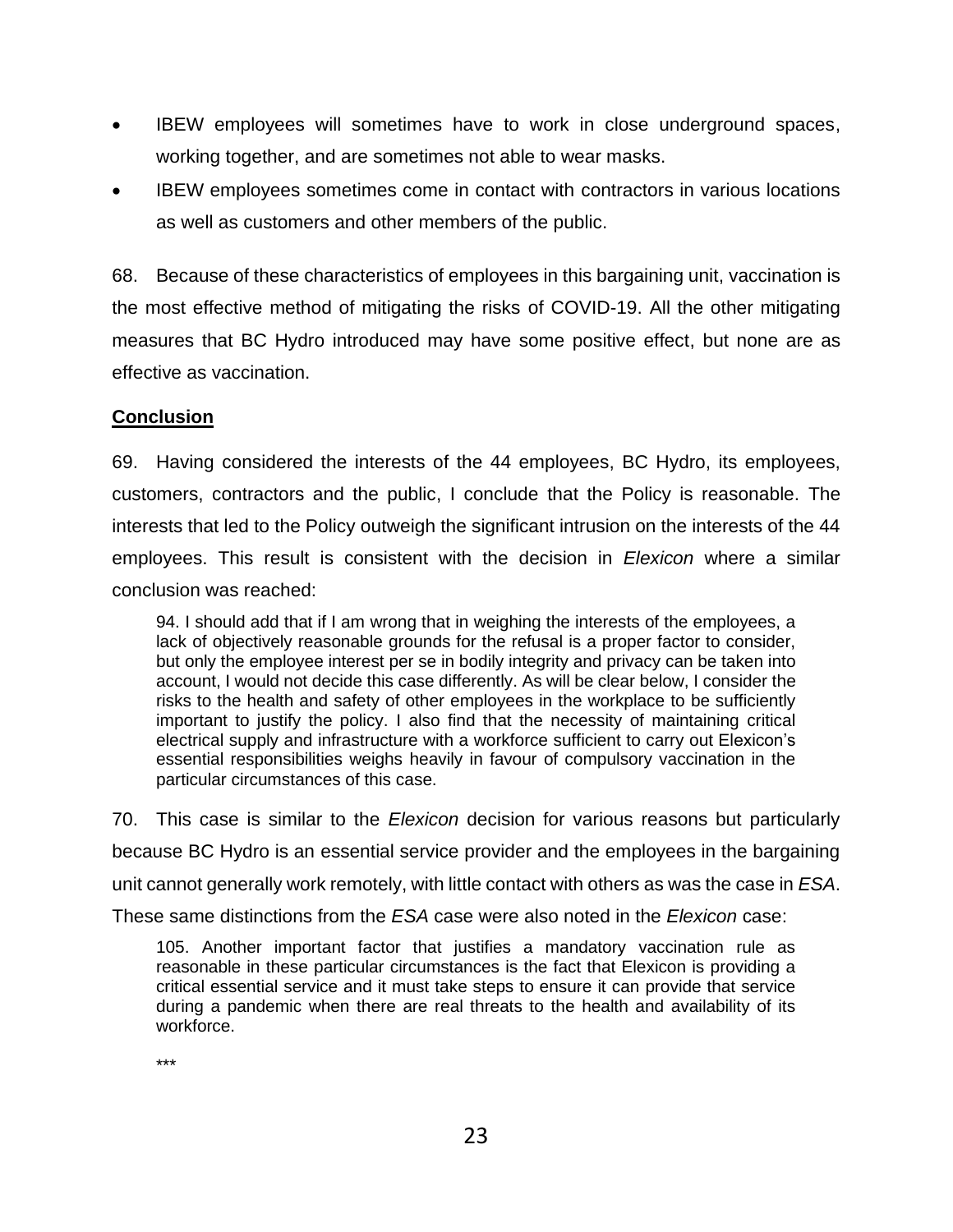109. Another difference with the *ESA* case is that there most of the employees worked remotely and then did their inspections, if necessary, in the field and did not work inside with other employees. Here a significant number of employees are working inside with each other because some cannot do their jobs entirely or even primarily at home.

71. I note that in *Elexicon,* some employees were removed from the application of the policy if they were able to work safely without vaccination by working from home, or if outside workers could be insulated from contact with other workers.

72. This nuanced approach to the application of the policy in that case was appropriate because of the working conditions of those employees. For this IBEW group of employees the evidence does not support those types of "carve outs" from the application of the Policy, nor did the parties seek such an approach.

# **Discipline**

73. There is one exception to my conclusion that the Policy is reasonable.

74. The union argues that the discipline aspect of the Policy is coercive and should render the Policy unreasonable.

75. I agree that the possibility of discipline may be more coercive than only the consequence of being on unpaid leave. However, I do not conclude that this aspect of the Policy should render the entire Policy unreasonable.

76. However, the union's alternative argument, that the discipline aspect of the Policy is unreasonable and should be severed from it, has some merit.

77. Since I have upheld the Policy as reasonable, what does the possibility of discipline add to resolving the employer's health and safety concerns?

78. The employer argues that to comply with the criteria set out in the *KVP* case, employees who may be subject to discipline must be made aware of that possibility. I agree that is true, if the employer intends to discipline for failure to comply with the Policy. However, that begs the question whether discipline in the unusual circumstances here is reasonable for the employer to achieve its health and safety goals.

79. The 44 employees who have chosen not to be vaccinated have been placed on unpaid leave. They are not presenting any health or safety issues for BC Hydro, its employees, contractors, etc. Nor are they being paid.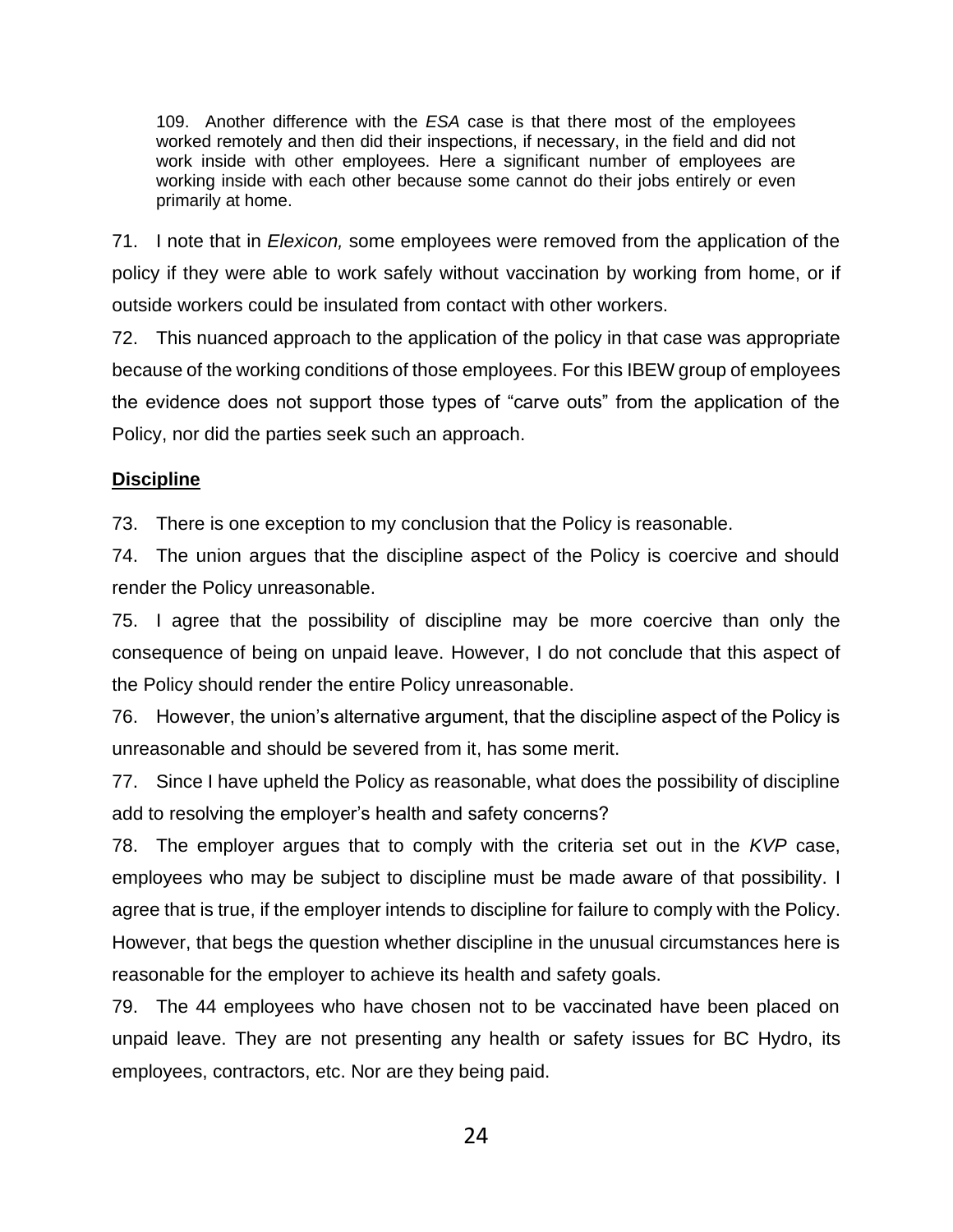80. Just as BC Hydro's decision to impose the Policy was a difficult one, these employees have made the difficult decision not to be vaccinated, resulting in the loss of their income.

81. When the employees made this decision, BC Hydro placed them on unpaid leave but did not discipline them. Nor was the unpaid leave considered discipline by BC Hydro. In their written argument the employer states:

133. BC Hydro's objective in implementing the Policy was to ensure the safest workplace possible through vaccination of all employees, not to fire employees for non-compliance.

82. The sentence in the Policy that contemplates future discipline for continuing with the decision to refuse vaccination, places the employee in jeopardy for the same conduct for which the employer chose not to impose discipline. That is unfair and unreasonable in these circumstances. The employer has achieved its health and safety goal of having only vaccinated employees working in this bargaining unit. The addition of potential discipline at this time will not enhance that goal but will further impinge on the employees.

83. There is another aspect to this case which makes discipline less justifiable than it might be for breach of other types of employer policies.

84. As the Policy itself suggests, it will be reviewed to ensure it meets the health and safety purposes of the Policy. The pandemic changes. Public Health policies and orders change. I expect the Policy may also change, depending on these factors.

85. If the pandemic subsides, there is the possibility that the Policy may be amended in a way that would allow these employees to return to productive work. Also, the current collective agreement expires on March 31, 2022, a few days from now.

86. For these reasons, I conclude that the sentence referring to discipline for continuing to be unvaccinated is unreasonable at present and should be struck from the Policy.

87. The employer may still consider discipline in cases where an employee's conduct warrants it, other than remaining unvaccinated.

88. I recognize that some other cases have upheld the possibility of discipline in similar cases to be reasonable. For example, in *Chartwell Housing REIT v. Healthcare, Office and Professional Employees Union, Local 2220, UBCJA (Mandatory Vaccination Policy Grievance)*, [2022] O.L.L.A.A. No. 53 (Misra) the arbitrator found the discipline portion of a mandatory vaccination policy to be unreasonable in the circumstances of that case.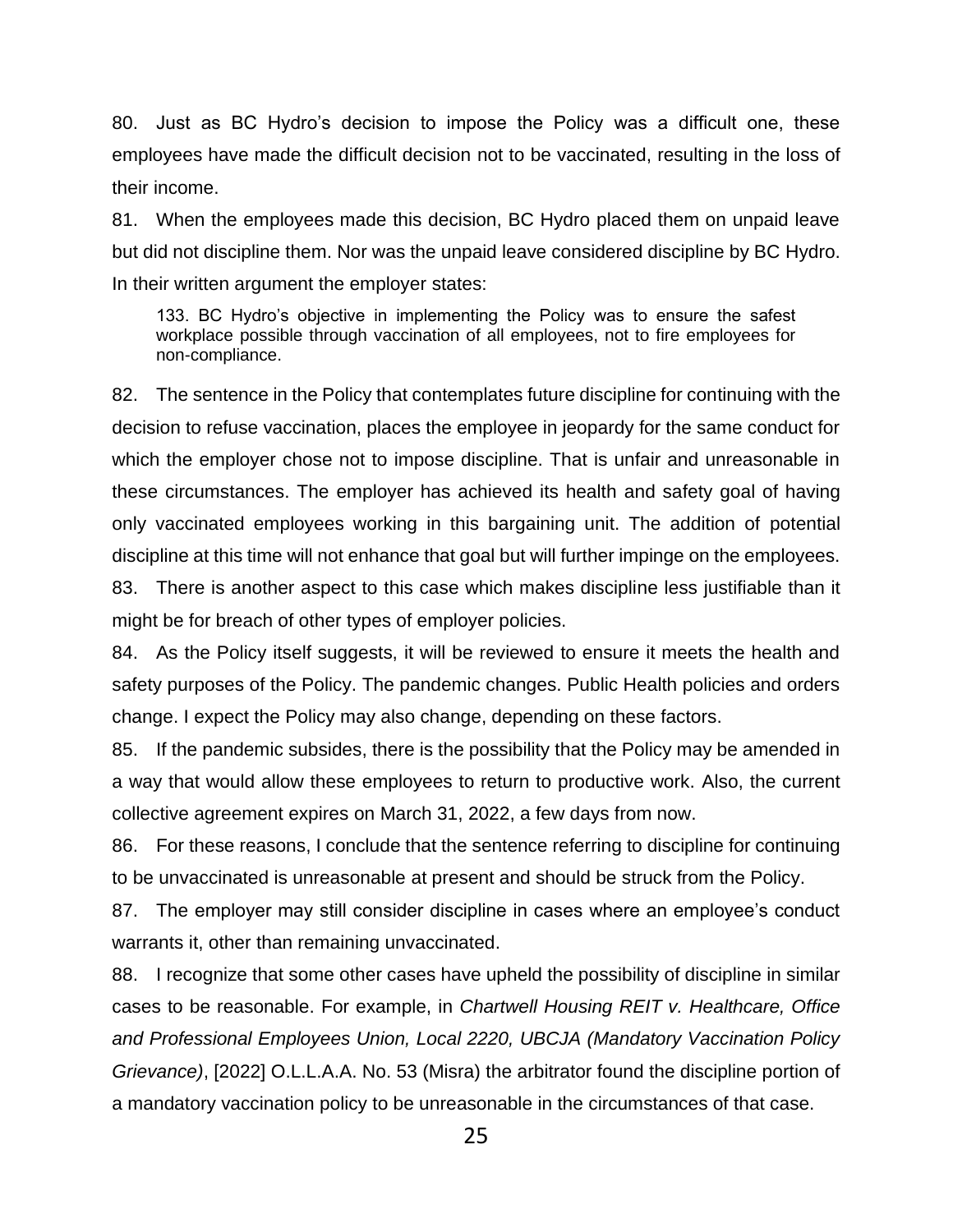235. I note again that this policy does not, as do some, suggest that non-compliant employees will be put off work on an unpaid leave of absence, and may be subject to discipline up to and including discharge. This policy says they will be placed on an unpaid leave or may have their employment terminated. Thus, what this Employer is seeking to do is to (as noted from its submissions) simply terminate employees for non-compliance with their mandatory vaccination policy without having to go through the step of the unpaid leave of absence as it has written both options into its policy.

However, she went on to say:

243. Despite my findings above, it is important to state that this decision should not be taken by those employees who choose not to get fully vaccinated as indicating that the Employer would never be able to terminate their employment for noncompliance with the policy in question, or indeed any reasonable policy. It is only the automatic application of this policy as it respects discharge that has been found to be unreasonable. Employees must understand that even if their Union and the Employer are unable to reach agreement pursuant to Art. 18.5, the Employer continues to have its Management Right under the collective agreement to terminate an employee for just cause. Hence, employees who remain non-compliant with the policy should not think that they are protected forever from the possibility of being dismissed, as the Employer may at some point do so if it feels it can establish that it has just cause for termination of any particular employee. No employer has to leave a non-compliant employee on a leave of absence indefinitely. At some point, and subject to the Employer warning employees of the possibility of termination, and having considered other factors, it will likely have just cause to terminate the employment of such an employee.

89. In the *CKF* case, the arbitrator was not asked to determine whether discipline would

be appropriate for employees who declined vaccination. However, he did note varying

practises on this point:

129 The Policy, first and foremost, is a vaccine mandate, and while it is not one under which failure or refusal to vaccinate in and of itself leads to an unpaid leave, or the termination of one's employment, there are other similar policies elsewhere that do. It bears observation that the Federal government, for instance, has implemented a vaccine mandate for core government employees in the Federal civil service. Such policies essentially dictate, "vaccinate, or you don't have a job" and have done so for all employees, regardless of whether they work in close proximity to others, or remotely from a home office. Many local and provincial governments have followed suit, and a similar policy has been applied to healthcare employees here in BC and in other provinces.

130 Accordingly, the Employer is correct in its observation that it has adopted a comparatively measured approach. Only unvaccinated employees who choose not to test are indefinitely held out of service, yet with no negative consequence to service related or seniority related entitlements under the Collective Agreement.

At para 130 he notes the different consequences between being held out of service and

termination. For a policy such as this to be considered reasonable, the consequences of